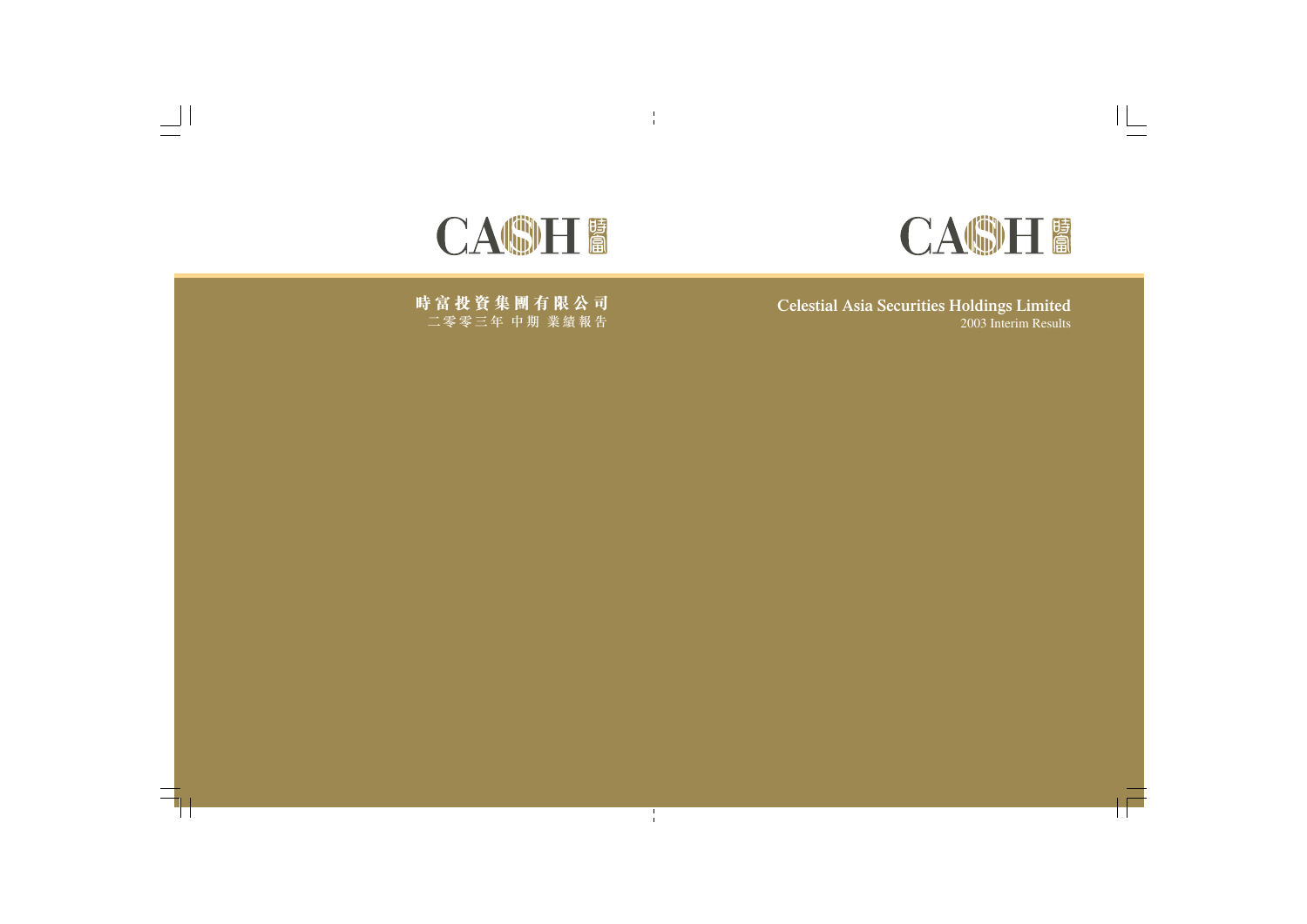# **CONSOLIDATED INCOME STATEMENT**

The unaudited consolidated results of Celestial Asia Securities Holdings Limited ("Company" or "CASH") and its subsidiaries ("Group") for the six months ended 30 June 2003 together with the comparative figures for the last corresponding period are as follows:

|                                           |                |                | <b>Unaudited</b><br>six months ended<br>30 June |  |
|-------------------------------------------|----------------|----------------|-------------------------------------------------|--|
|                                           |                | 2003           | 2002                                            |  |
|                                           | <b>Notes</b>   | <b>HKS'000</b> | <b>HKS'000</b>                                  |  |
| Turnover                                  | $\overline{3}$ |                |                                                 |  |
|                                           |                | 445,112        | 578,687                                         |  |
| Other revenue                             | 5              | 26,500         | 59,573                                          |  |
| Changes in inventories of finished goods  |                | (248, 871)     | (292, 133)                                      |  |
| Salaries, allowances and commission       |                | (91, 536)      | (144, 574)                                      |  |
| Depreciation and amortisation             |                | (28, 329)      | (30, 462)                                       |  |
| Other operating and administrative and    |                |                |                                                 |  |
| selling expenses                          |                | (138, 461)     | (153, 310)                                      |  |
| Finance costs                             |                | (1,797)        | (3, 151)                                        |  |
| Share of losses of associates             |                |                | (7,665)                                         |  |
| Allowance for doubtful receivable         |                |                | (6,000)                                         |  |
| Impairment loss on property and equipment |                | (1,580)        | (25, 135)                                       |  |
|                                           |                |                |                                                 |  |
| Loss before taxation                      |                | (38,962)       | (24, 170)                                       |  |
| <b>Taxation</b>                           | 6              |                |                                                 |  |
|                                           |                |                |                                                 |  |
| Loss before minority interests            |                | (38, 962)      | (24, 170)                                       |  |
| Minority interests                        |                | 6,483          | 13,295                                          |  |
|                                           |                |                |                                                 |  |
| Net loss attributable to shareholders     |                | (32, 479)      | (10, 875)                                       |  |
|                                           |                |                |                                                 |  |
| Loss per share                            | 7              |                |                                                 |  |
| $-$ Basic                                 |                | $(10.3)$ cents | $(3.4)$ cents                                   |  |
|                                           |                |                |                                                 |  |
| - Diluted                                 |                | $(10.3)$ cents | $(3.4)$ cents                                   |  |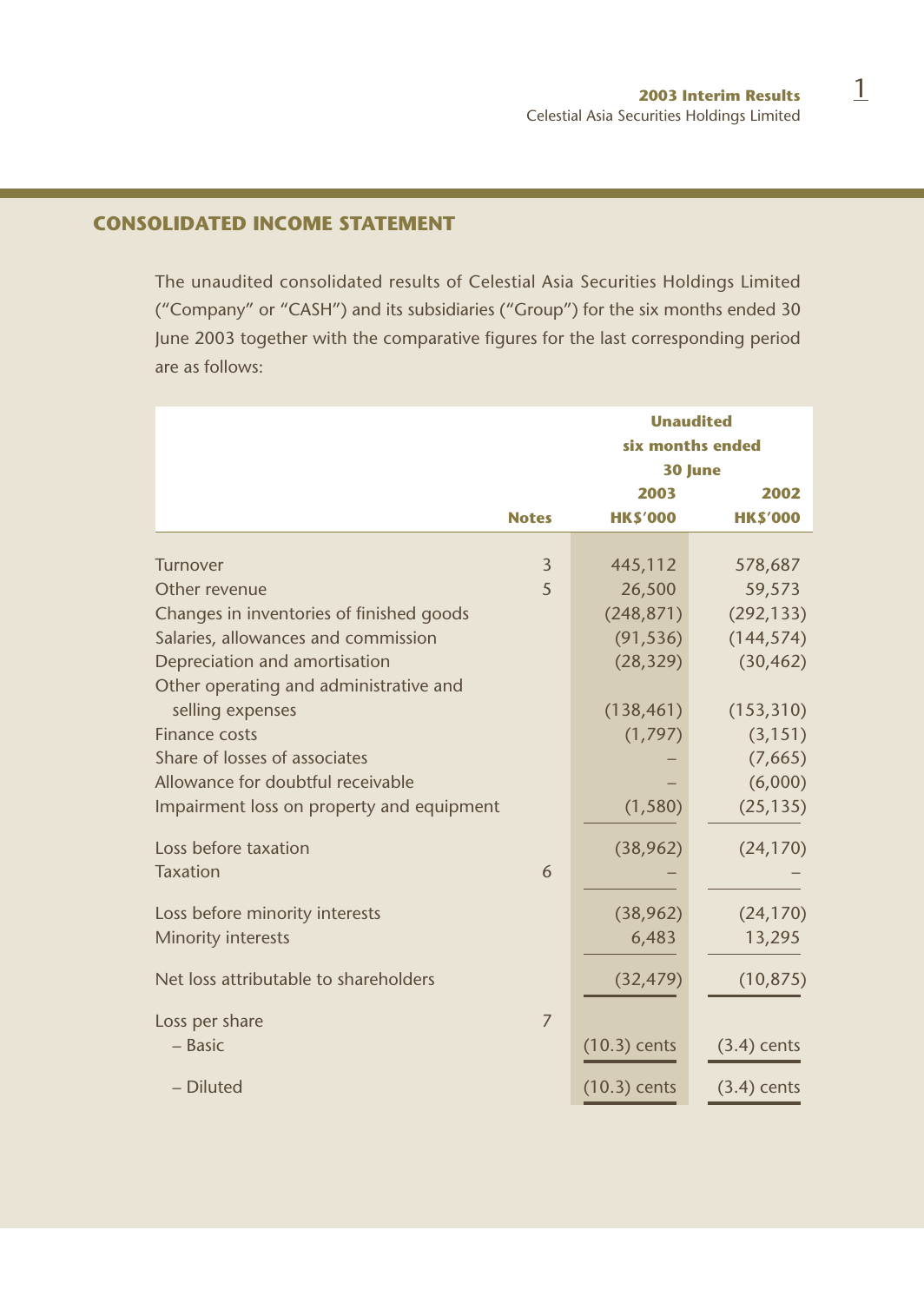Celestial Asia Securities Holdings Limited

# **CONSOLIDATED BALANCE SHEET**

| <b>Notes</b>                                       | 30 June<br>2003<br>(Unaudited)<br><b>HKS'000</b> | <b>31 December</b><br>2002<br>(Audited)<br><b>HK\$'000</b> |
|----------------------------------------------------|--------------------------------------------------|------------------------------------------------------------|
|                                                    |                                                  |                                                            |
| Non-current assets                                 |                                                  |                                                            |
| Property and equipment<br>Investments              | 163,633<br>15,000                                | 190,301                                                    |
| Goodwill                                           | 67,950                                           | 55,260                                                     |
| Intangible assets                                  | 11,837                                           | 12,752                                                     |
| Other assets                                       | 29,114                                           | 31,191                                                     |
| Loans receivable                                   | 586                                              | 2,217                                                      |
|                                                    | 288,120                                          | 291,721                                                    |
| <b>Current assets</b>                              |                                                  |                                                            |
| Inventories                                        | 69,398                                           | 65,391                                                     |
| 8<br>Accounts receivable                           | 263,873                                          | 172,591                                                    |
| Loans receivable                                   | 1,800                                            | 1,200                                                      |
| Prepayments, deposits and other receivable         | 92,829                                           | 77,271                                                     |
| Investments                                        | 28,093                                           | 52,534                                                     |
| <b>Taxation recoverable</b>                        | 6                                                | 6                                                          |
| Pledged bank deposits<br>Bank balances - trust and | 17,757                                           | 26,890                                                     |
| segregated accounts                                | 298,697                                          | 285,020                                                    |
| Bank balances (general) and cash                   | 157,656                                          | 257,651                                                    |
|                                                    | 930,109                                          | 938,554                                                    |
| <b>Current liabilities</b>                         |                                                  |                                                            |
| 9<br>Accounts payable                              | 497,717                                          | 490,026                                                    |
| Accrued liabilities and other payables             | 72,340                                           | 84,515                                                     |
| <b>Taxation payable</b>                            | 271                                              | 279                                                        |
| Obligations under finance leases                   |                                                  |                                                            |
| - amount due within one year                       | 383                                              | 681                                                        |
| <b>Bank borrowings</b>                             | 184,491                                          | 205,542                                                    |
|                                                    | 755,202                                          | 781,043                                                    |
| Net current assets                                 | 174,907                                          | 157,511                                                    |
|                                                    | 463,027                                          | 449,232                                                    |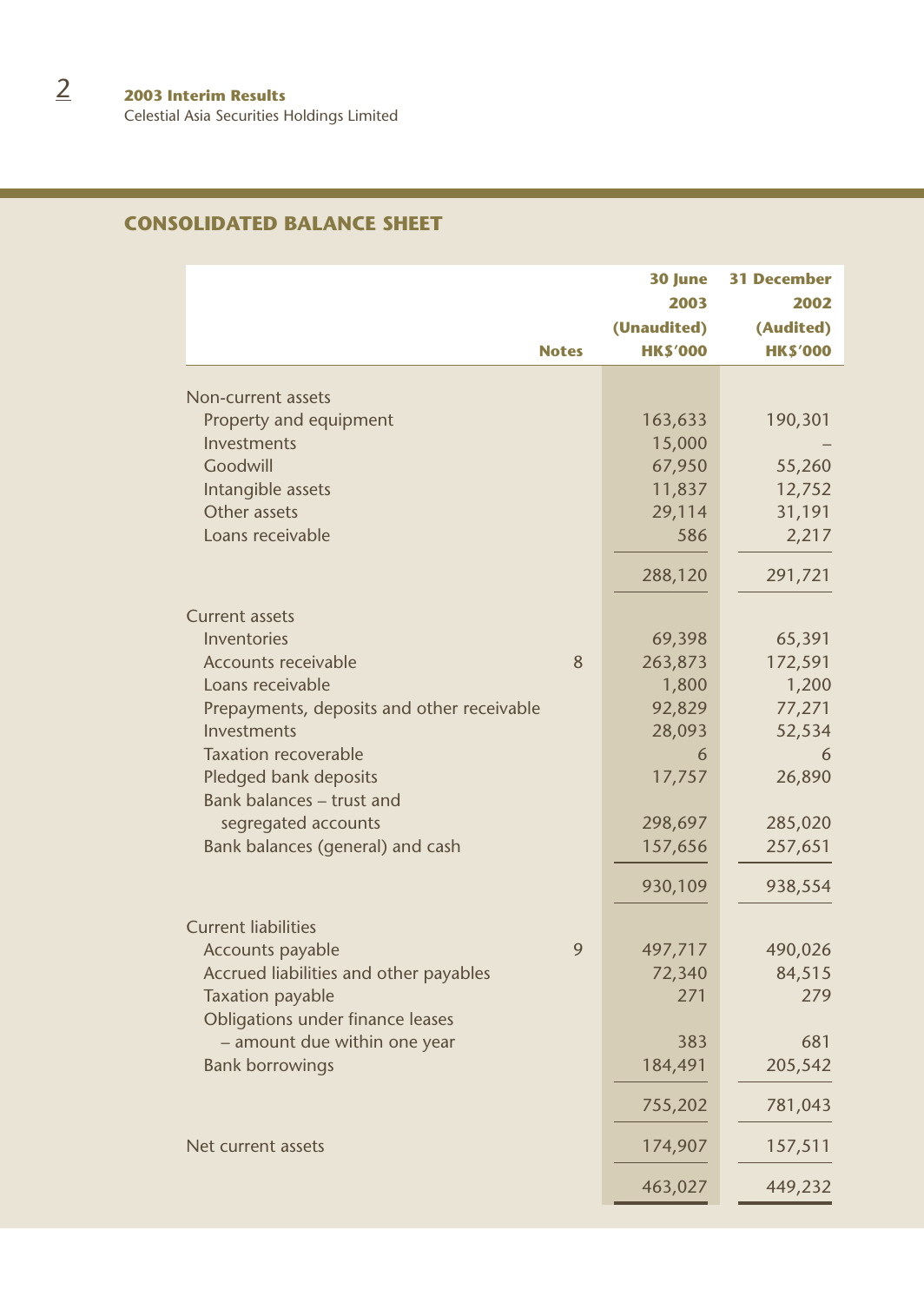|                                                |              | 30 June        | <b>31 December</b> |
|------------------------------------------------|--------------|----------------|--------------------|
|                                                |              | 2003           | 2002               |
|                                                |              | (Unaudited)    | (Audited)          |
|                                                | <b>Notes</b> | <b>HKS'000</b> | <b>HKS'000</b>     |
|                                                |              |                |                    |
| Capital and reserve                            |              |                |                    |
| Share capital                                  | 10           | 36,548         | 30,548             |
| <b>Reserves</b>                                | 11           | 322,872        | 345,257            |
|                                                |              | 359,420        | 375,805            |
| Minority interests                             |              | 80,786         | 72,674             |
| Non-current liabilities                        |              |                |                    |
|                                                |              |                |                    |
| Bank borrowings – amount due<br>after one year |              | 22,500         |                    |
| Obligations under finance leases               |              |                |                    |
| - amount due after one year                    |              | 321            | 753                |
|                                                |              | 463,027        | 449,232            |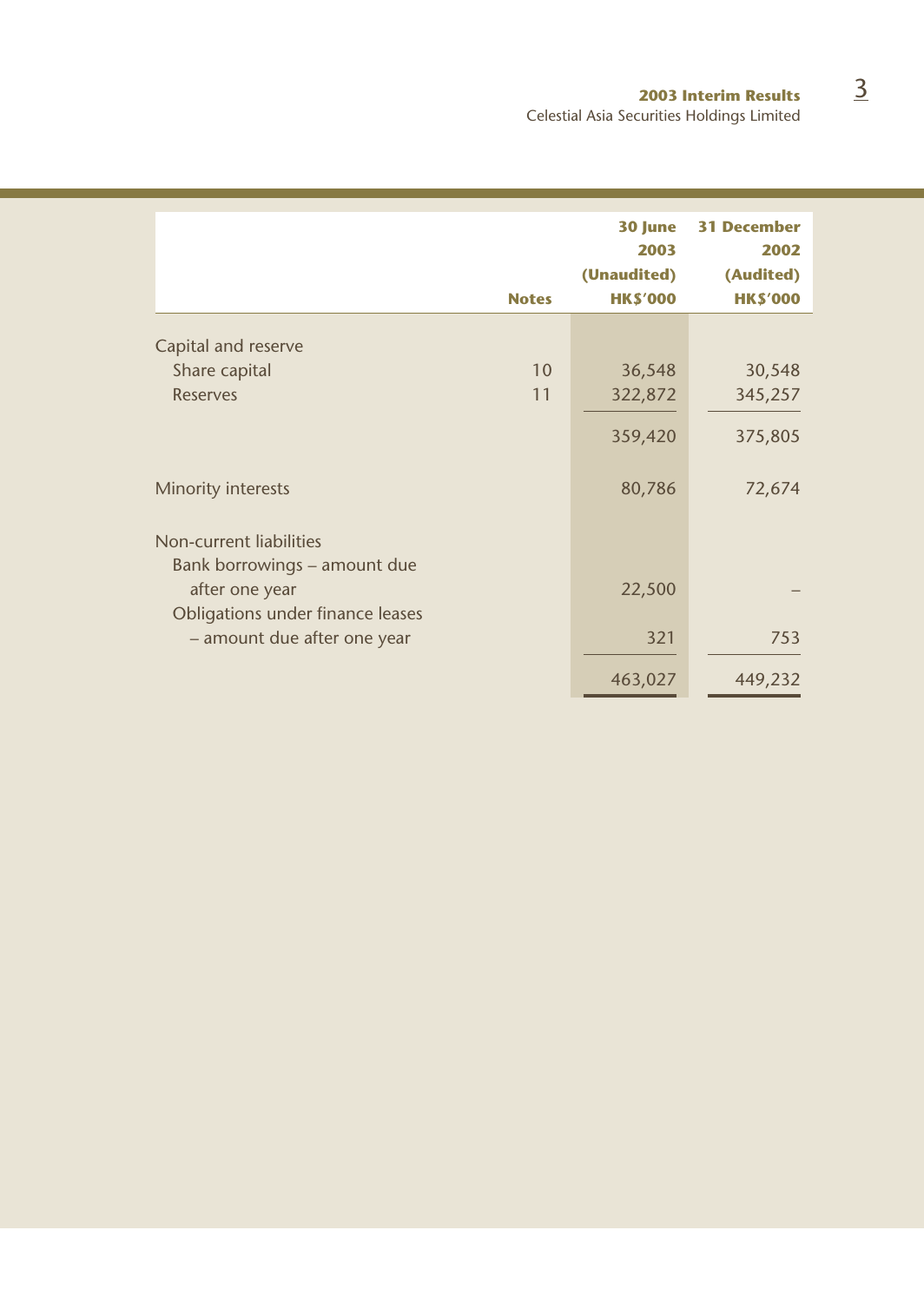|                                                                                             | <b>Unaudited</b><br>six months ended<br>30 June |                                      |
|---------------------------------------------------------------------------------------------|-------------------------------------------------|--------------------------------------|
|                                                                                             | 2003<br><b>HKS'000</b>                          | 2002<br><b>HKS'000</b><br>(restated) |
| Net cash (used in) from operating activities                                                | (113,018)                                       | (27, 078)                            |
| Net cash (used in) investing activities                                                     | (12, 923)                                       | (59, 111)                            |
| Net cash from (used in) financing activities                                                | 25,946                                          | (53,936)                             |
| Net decrease in cash and cash equivalents                                                   | (99, 995)                                       | (140, 125)                           |
| Cash and cash equivalents at beginning of period                                            | 257,651                                         | 355,320                              |
| Cash and cash equivalents at end of period                                                  | 157,656                                         | 215,195                              |
| Analysis of balances of cash and cash equivalents<br>Cash and cash equivalents as stated in |                                                 |                                      |
| 2002 interim report                                                                         |                                                 | 118,159                              |
| Effect of reclassification of pledge deposits                                               |                                                 | (38, 349)                            |
| Effect of reclassification of bank borrowing                                                |                                                 | 135,385                              |
| Cash and cash equivalents as restated                                                       |                                                 | 215,195                              |

# **CONDENSED CONSOLIDATED CASH FLOW STATEMENT**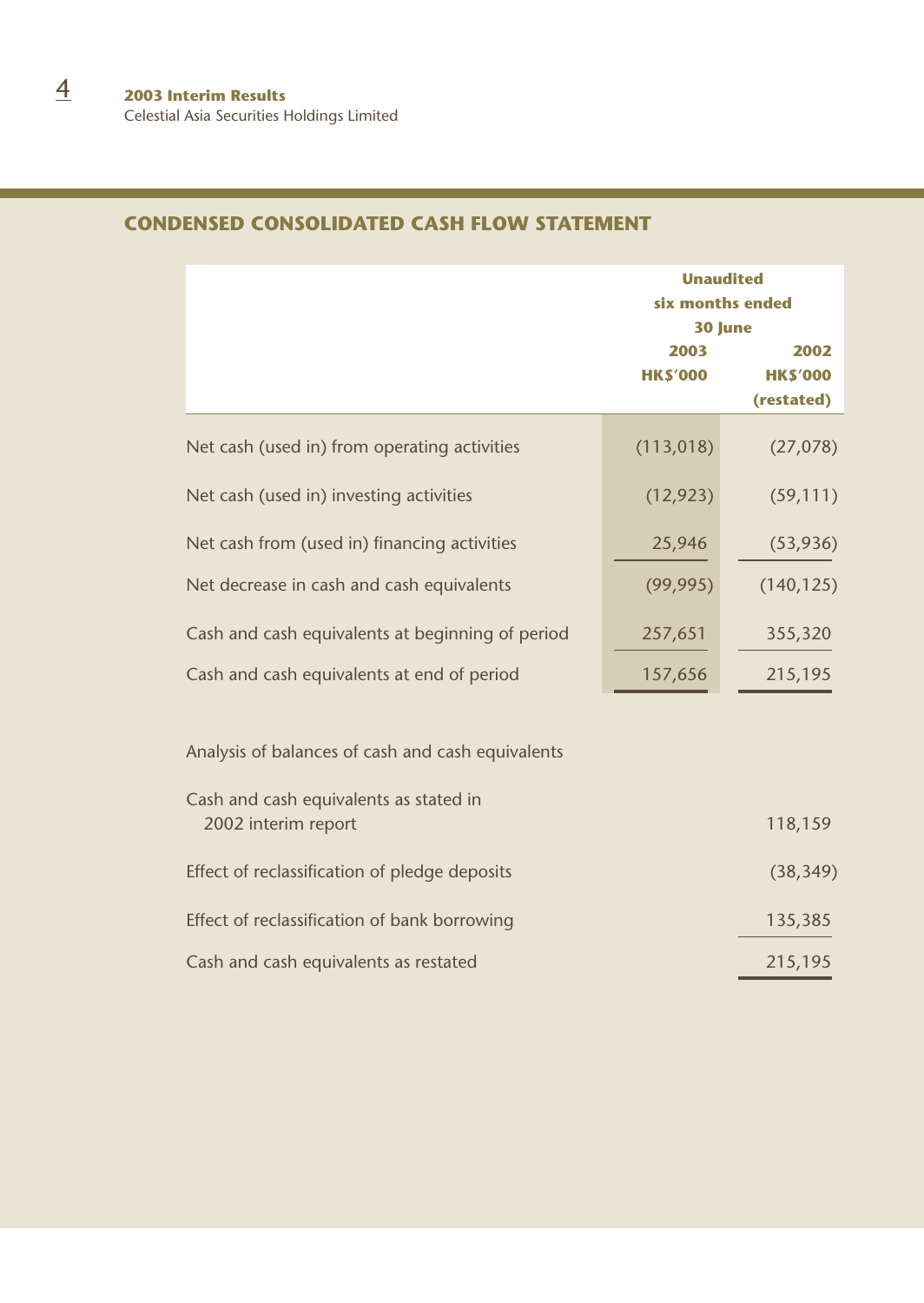|                                |              | <b>Unaudited</b><br>six months ended<br>30 June |                        |  |
|--------------------------------|--------------|-------------------------------------------------|------------------------|--|
|                                | <b>Notes</b> | 2003<br><b>HKS'000</b>                          | 2002<br><b>HKS'000</b> |  |
|                                |              |                                                 |                        |  |
| At 1 January                   |              | 375,805                                         | 902,571                |  |
| Repurchase of shares           |              |                                                 | (26, 718)              |  |
| Shares issued upon exercise of |              |                                                 |                        |  |
| bonus warrants                 |              |                                                 | $\overline{3}$         |  |
| Gain realised on expiry of     |              |                                                 |                        |  |
| placing warrants               | 5            |                                                 | (59, 573)              |  |
| Issue of new shares            | 12           | 16,500                                          |                        |  |
| Share issue expenses           | 12           | (406)                                           |                        |  |
| Net loss for the period        |              | (32, 479)                                       | (10, 875)              |  |
| At 30 June                     |              | 359,420                                         | 805,408                |  |

# **STATEMENT OF CHANGES IN EQUITY**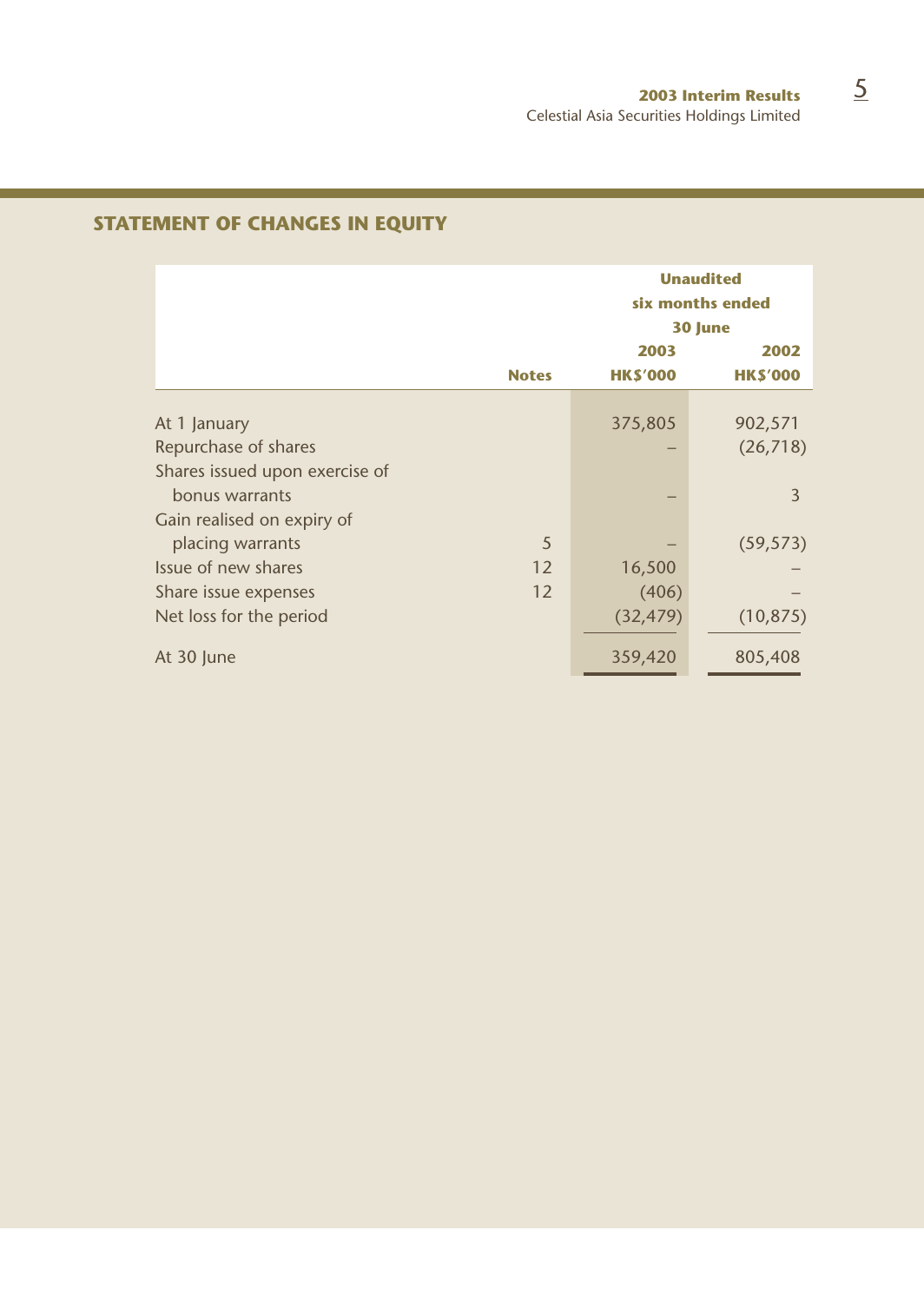#### *Notes:*

#### **(1) Basis of preparation**

The unaudited interim financial statements have been prepared in accordance with the Statement of Standard Accounting Practice ("SSAP") No. 25 "Interim Financial Reporting" issued by the Hong Kong Society of Accountants and with the applicable disclosure requirements of Appendix 16 to The Rules Governing the Listing of Securities on The Stock Exchange of Hong Kong Limited ("Stock Exchange").

#### **(2) Adoption of SSAP and change in accounting policy**

The accounting policies and methods of computation used in preparation of these unaudited consolidated interim financial statements are consistent with those used in the audited financial statements for the year ended 31 December 2002, except as described below:

#### **Income Taxes**

In the current period, the Group has adopted, for the first time, the SSAP 12 (Revised) "Income Taxes". Under SSAP 12 (Revised), the principal effect is in relation to deferred tax. In previous years, partial provision was made for deferred tax using the income statement liability method. Pursuant to the method, a liability was recognised in respect of timing difference arising, except where those timing differences were not expected to reverse in the foreseeable future. SSAP 12 (Revised) requires the adoption of a balance sheet liability method, whereby deferred tax is recognised in respect of temporary differences between carrying amounts of assets and liabilities in the financial statements and the corresponding tax bases used in computation of taxable profit with limited exceptions.

The adoption of SSAP 12 (Revised) has had no material effect on the results for the current or prior accounting periods. Accordingly, no prior period adjustment has been required.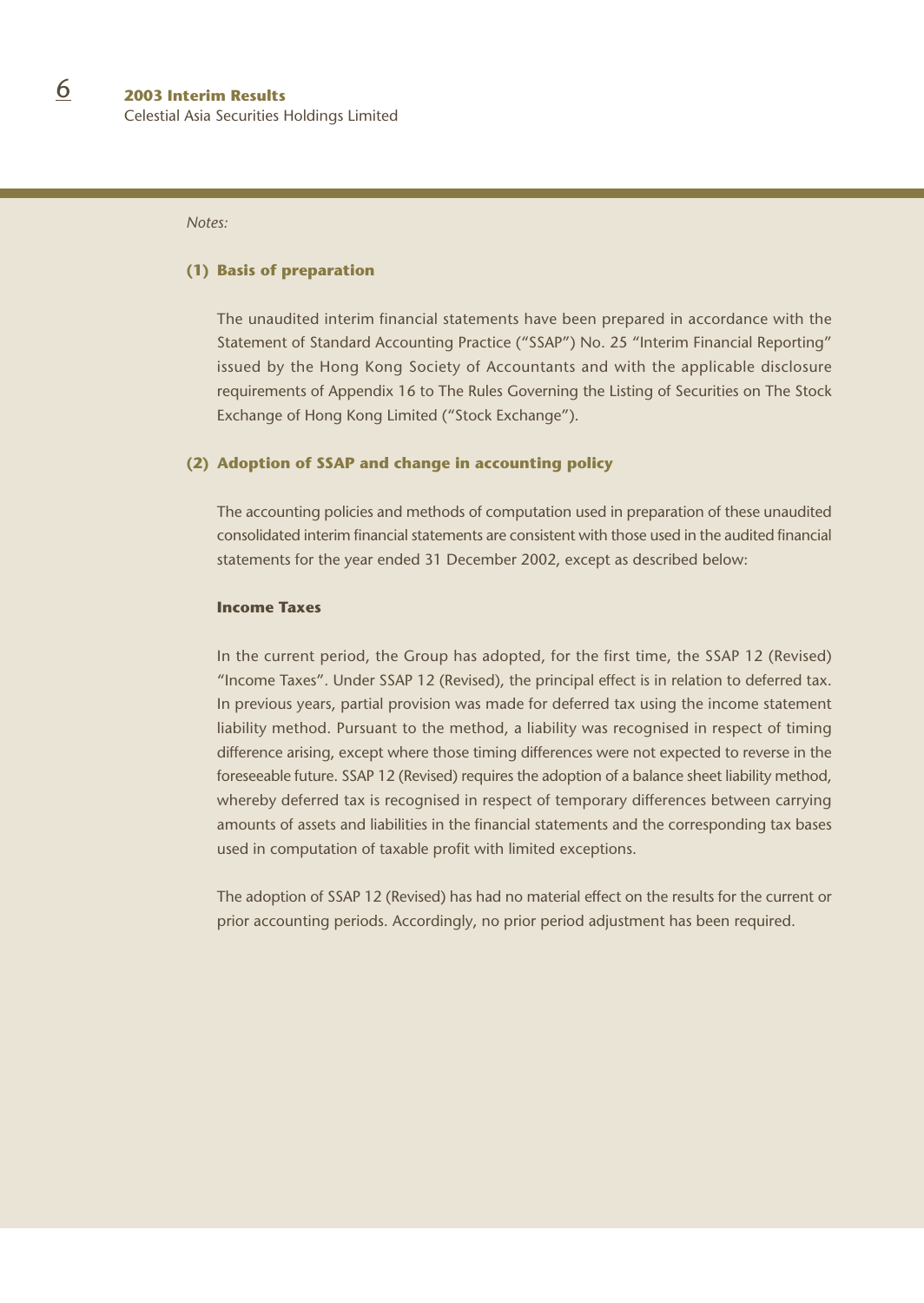#### **(3) Turnover**

|                                                    | <b>Unaudited</b><br>six months ended 30 June |                |  |
|----------------------------------------------------|----------------------------------------------|----------------|--|
|                                                    | 2003                                         | 2002           |  |
|                                                    | <b>HKS'000</b>                               | <b>HKS'000</b> |  |
|                                                    |                                              |                |  |
| Fees and commission income                         | 60,764                                       | 96,697         |  |
| Interest income                                    | 782                                          | 19,318         |  |
| Loss on trading of securities, options and futures | (7,801)                                      | (4,998)        |  |
| Information technology advisory income and sale    |                                              |                |  |
| of computer accessories products                   | 1,888                                        | 1,679          |  |
| Sales of furniture and household goods, net of     |                                              |                |  |
| discounts and returns                              | 388,316                                      | 465,991        |  |
| Wholesale and retailing of cosmetic and            |                                              |                |  |
| skin care products                                 | 1,163                                        |                |  |
|                                                    | 445,112                                      | 578,687        |  |
|                                                    |                                              |                |  |

### **(4) Income statement by business and geographical segments**

#### **Business segments**

For management purposes, the Group is currently organised into four main operating divisions, namely, financial services, retailing, information technology and investment holding. These divisions are the basis on which the Group reports its primary segment information.

Principal activities are as follows:

| <b>Financial services</b> | Broking, financing, proprietary trading and            |
|---------------------------|--------------------------------------------------------|
|                           | corporate finance services                             |
| Retailing                 | Sales of furniture and household goods                 |
| Information technology    | Providing information technology advisory services and |
|                           | sale of computer accessories products                  |
| Investment holding        | Strategic investment                                   |
|                           |                                                        |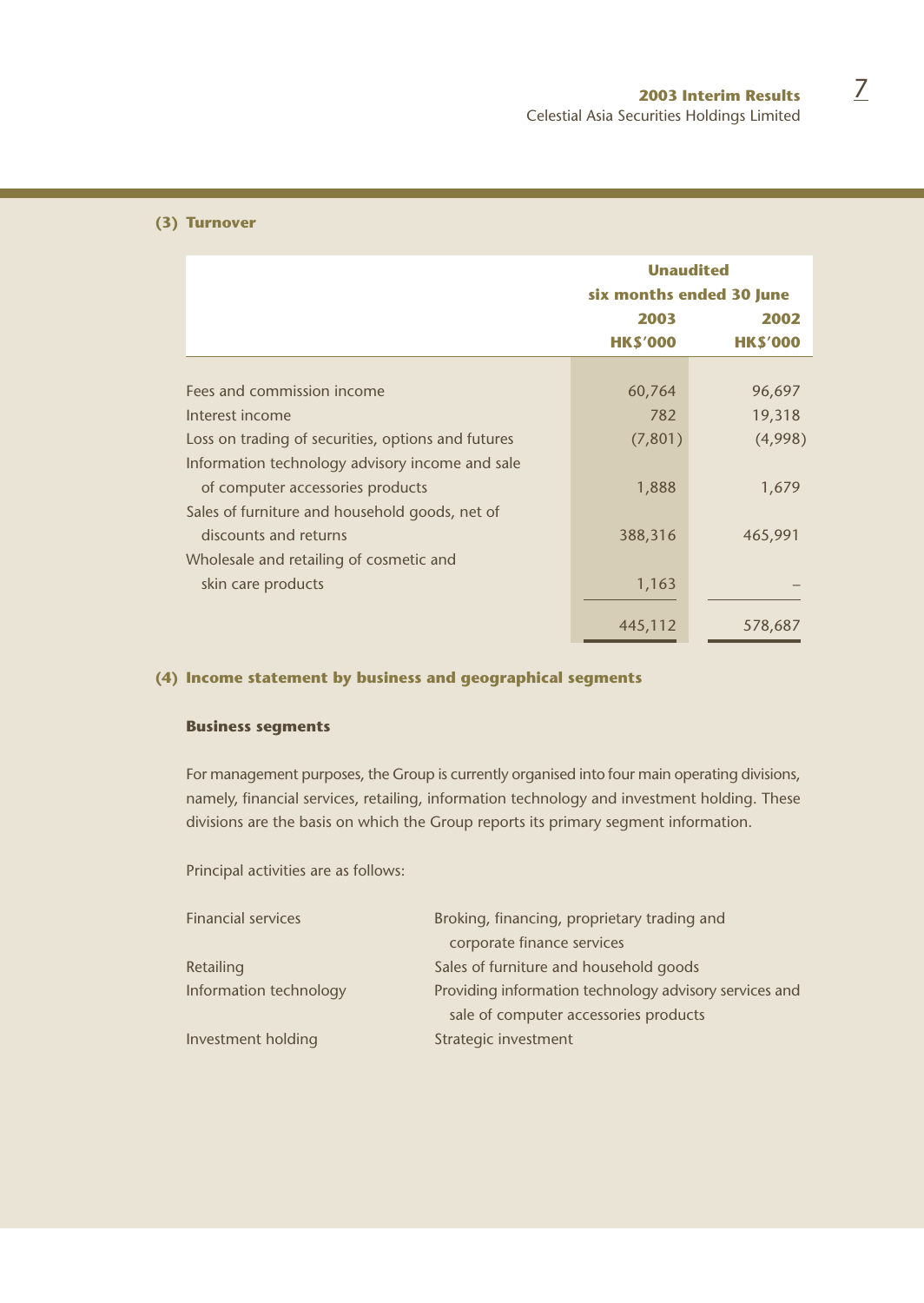Celestial Asia Securities Holdings Limited

Segment information about these businesses for the six months ended 30 June 2003 and 30 June 2002 is presented below:

*Income statement for the six months ended 30 June 2003*

|                                                             | <b>Financial</b><br>services<br><b>HKS'000</b> | <b>Retailing</b><br><b>HKS'000</b> | <b>Information</b><br>technology<br><b>HK\$'000</b> | <b>Investment</b><br>holding<br><b>HKS'000</b> | <b>Consolidated</b><br><b>HKS'000</b> |
|-------------------------------------------------------------|------------------------------------------------|------------------------------------|-----------------------------------------------------|------------------------------------------------|---------------------------------------|
| Turnover                                                    | 55,757                                         | 385,529                            | 1,888                                               | 1,938                                          | 445,112                               |
| Segment (loss) profit                                       | (11, 632)                                      | (14, 378)                          | (1,893)                                             | 1,938                                          | (25, 965)                             |
| Unallocated corporate<br>expenses                           |                                                |                                    |                                                     |                                                | (31, 434)                             |
| Partial reversal of allowance<br>for a loan to an associate |                                                |                                    |                                                     |                                                | 26,500                                |
| Impairment loss of property<br>and equipment                |                                                |                                    |                                                     |                                                | (1, 580)                              |
| Loss before taxation<br><b>Taxation credit</b>              |                                                |                                    |                                                     |                                                | (32, 479)                             |
| Net loss attributable to<br>shareholders                    |                                                |                                    |                                                     |                                                | (32, 479)                             |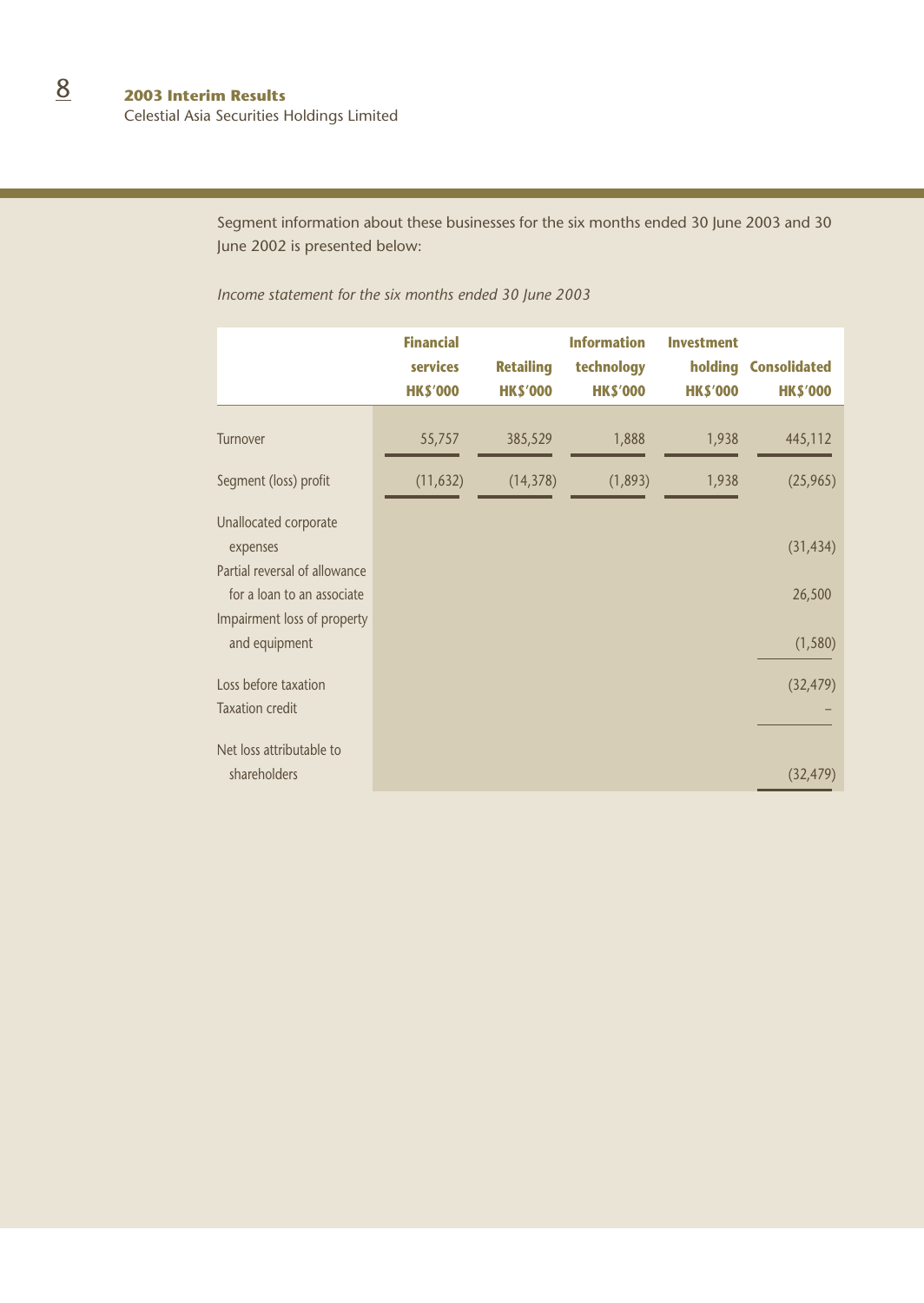# **Financial Information Investment services Retailing technology holding Consolidated HK\$'000 HK\$'000 HK\$'000 HK\$'000 HK\$'000** Turnover 111,877 462,697 1,679 2,434 578,687 Segment (loss) profit (13,408) 664 (23,872) 4,026 (32,590) Unallocated corporate expenses (36,923) Impairment loss of property and equipment (935) Gain realised on expiry of placing warrants 59,573 Loss before taxation (10,875) Taxation credit – Net loss attributable to shareholders (10,875)

#### *Income statement for the six months ended 30 June 2002*

#### **Geographical segments**

The Group's turnover and loss before taxation for both periods were substantially derived from Hong Kong. Accordingly, no analysis by geographical segment is presented.

#### **(5) Other revenue**

|                                                          | <b>Unaudited</b><br>six months ended 30 June |                        |  |
|----------------------------------------------------------|----------------------------------------------|------------------------|--|
|                                                          | 2003<br><b>HKS'000</b>                       | 2002<br><b>HKS'000</b> |  |
| Gain realised on expiry of placing warrants              |                                              |                        |  |
| (W580) ("Placing Warrants")                              |                                              | 59,573                 |  |
| Partial reversal of allowance for a loan to an associate | 26,500                                       |                        |  |
|                                                          | 26,500                                       | 59,573                 |  |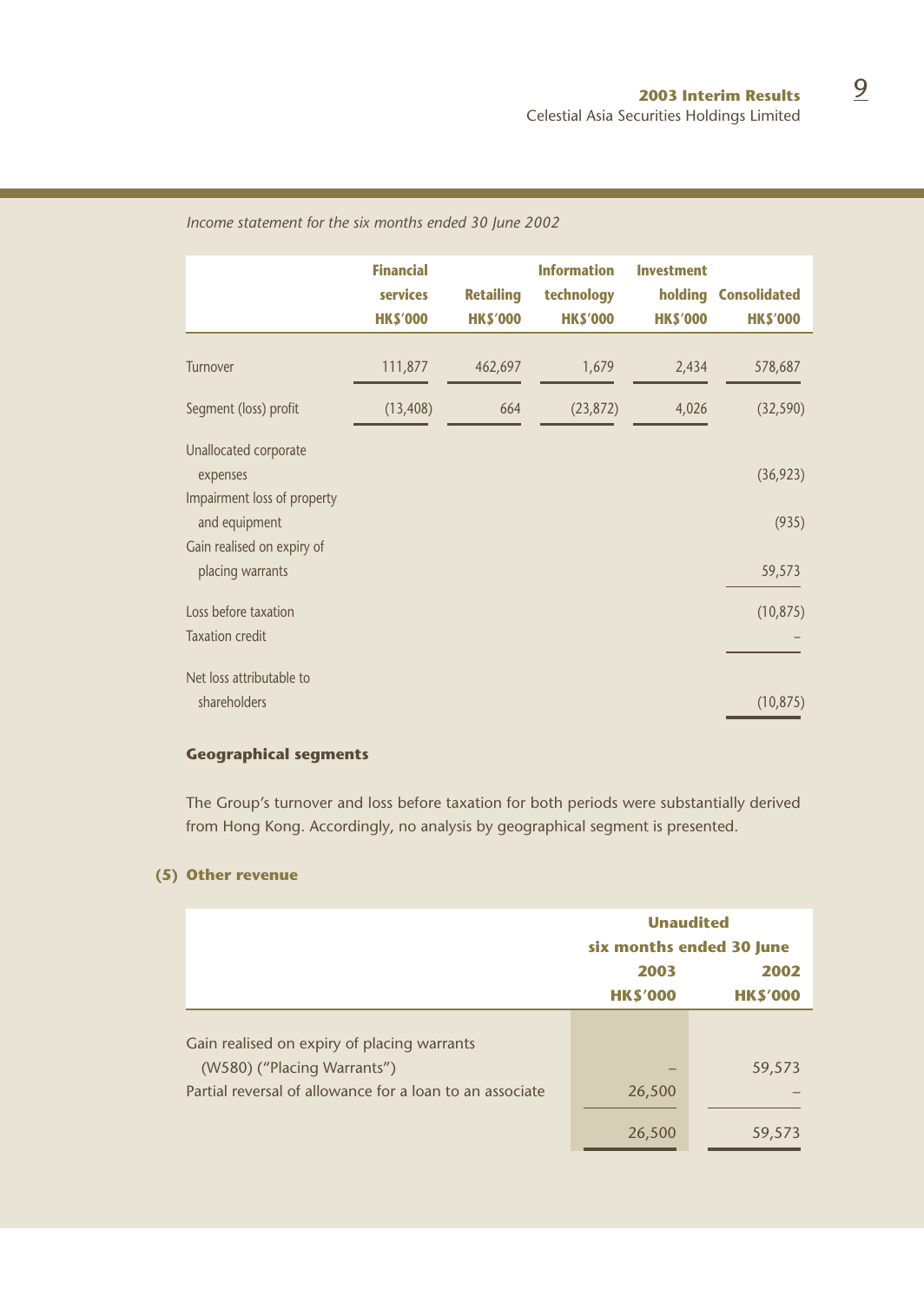Celestial Asia Securities Holdings Limited

On 14 July 2000, the Company issued 496,400,000 Placing Warrants to independent investors at a price of HK\$0.12 per Placing Warrant and the proceeds of HK\$59,573,000 received from placing were credited to other reserve. On 1 February 2002, Placing Warrants remained unexercised and lapsed. As a result, the placing proceeds were recognised in the profit and loss account upon expiry.

#### **(6) Taxation**

No provision for Hong Kong Profits Tax has been made as the Group incurred tax losses for each of the above periods.

The net deferred tax asset has not been recognised in the financial statements due to the unpredictability of future taxable profit streams.

At the balance sheet date, the components of the unprovided deferred taxation assets (liabilities) were as follows:

|                                             | 30 June<br>2003<br>(Unaudited)<br><b>HKS'000</b> | <b>31 December</b><br>2002<br>(Audited)<br><b>HKS'000</b> |
|---------------------------------------------|--------------------------------------------------|-----------------------------------------------------------|
| Tax effect of timing difference because of: |                                                  |                                                           |
| <b>Estimated tax losses</b>                 | 82,871                                           | 78,344                                                    |
| Excess of tax allowances over depreciation  | (11, 452)                                        | (11, 796)                                                 |
|                                             | 71,419                                           | 66,548                                                    |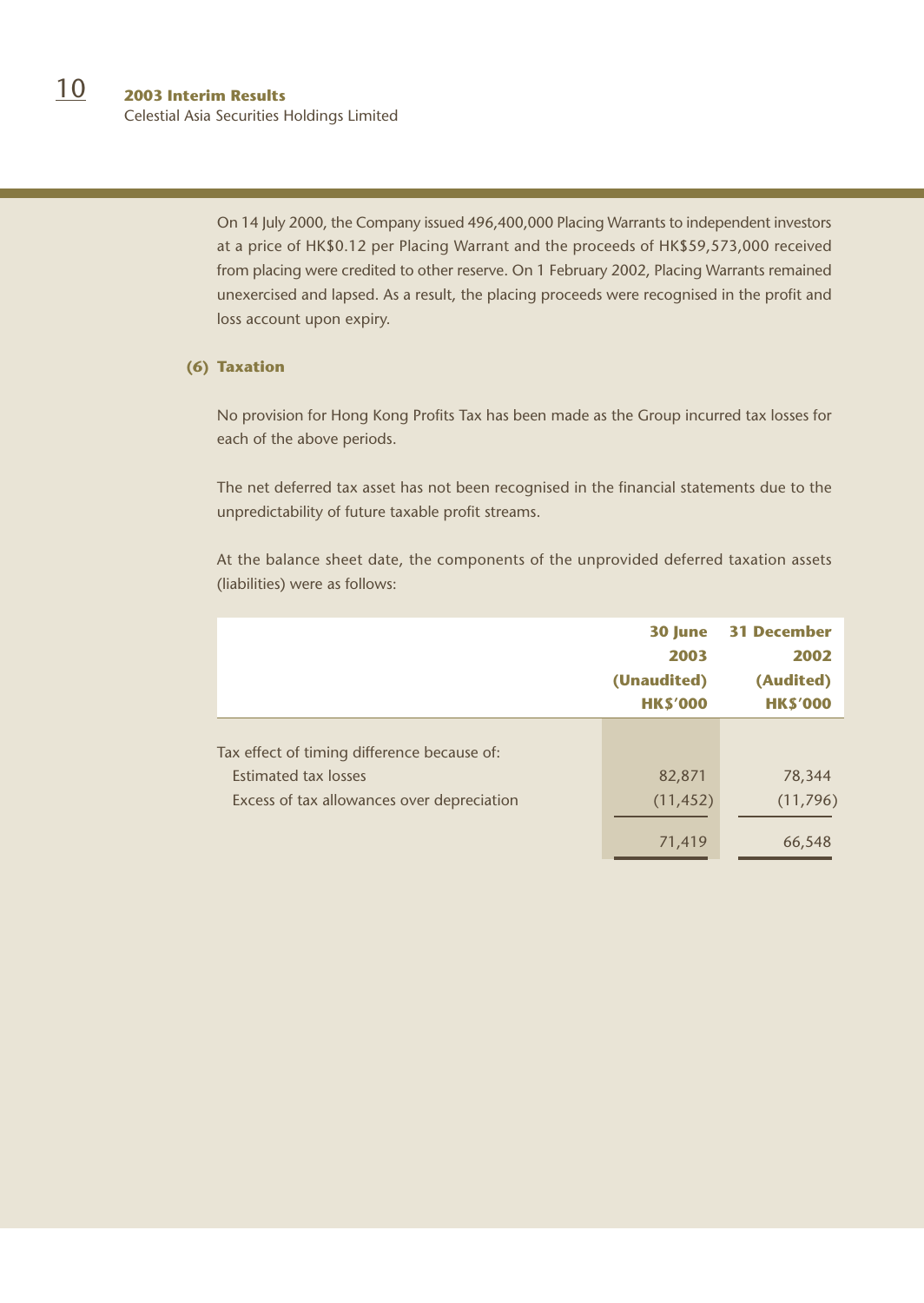**For the For the six months year ended ended 30 June 31 December 2003 2002 (Unaudited) (Audited) HK\$'000 HK\$'000** Tax effect of timing difference because of: Estimated tax losses arising 1,768 18,774 Shortfall (Excess) of tax allowances over depreciation (1,619) Effect of change in tax rate 6,326 8,549 17,155

The amounts of unprovided deferred taxation credit (charge) for the period/year were as follows:

#### **(7) Loss per share**

The calculation of basic and diluted loss per share for the six months ended 30 June 2003 together with the comparative figures for 2002 is based on the following data:

|                                                                         | <b>Unaudited</b>         |                |  |
|-------------------------------------------------------------------------|--------------------------|----------------|--|
|                                                                         | six months ended 30 June |                |  |
|                                                                         | 2003                     | 2002           |  |
|                                                                         | <b>HKS'000</b>           | <b>HKS'000</b> |  |
| Loss for the purpose of basic and diluted loss<br>per share calculation | (32, 479)                | (10, 875)      |  |
| Weighted average number of ordinary shares                              |                          |                |  |
| for the purpose of basic and diluted loss per share                     | 314,765,595              | 318,467,629    |  |

The computation of diluted loss per share for the above two periods does not assume the exercise of the Company's outstanding share options as the exercise price of these options was higher than the average market price of shares for both periods.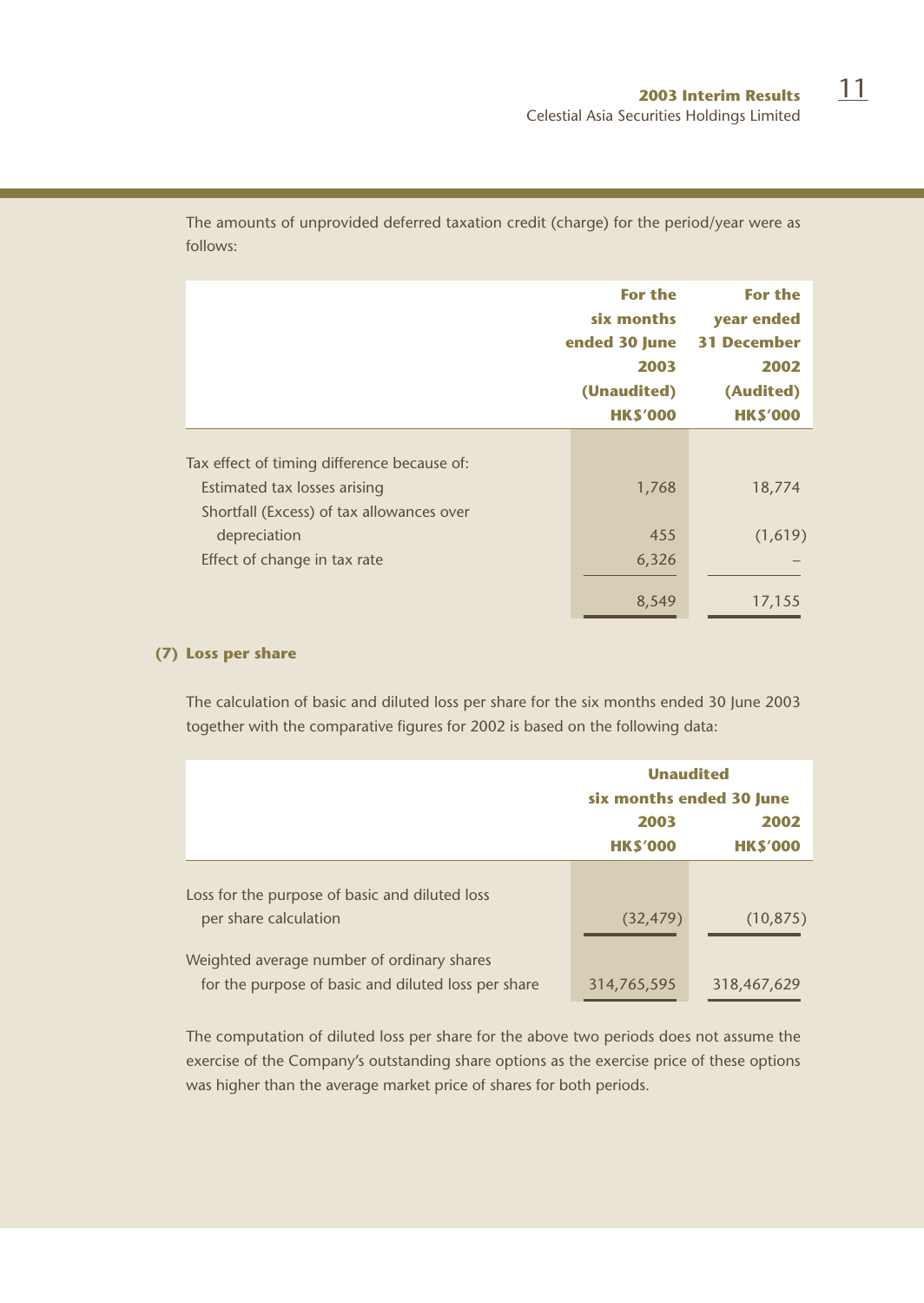#### **(8) Accounts receivable**

|                                                                                                                                                                        | 30 June<br>2003<br>(Unaudited)<br><b>HKS'000</b> | <b>31 December</b><br>2002<br>(Audited)<br><b>HKS'000</b> |
|------------------------------------------------------------------------------------------------------------------------------------------------------------------------|--------------------------------------------------|-----------------------------------------------------------|
| Accounts receivable arising from the business of<br>dealing in securities and equity options:<br>Clearing house, brokers and dealers<br>Cash clients<br>Margin clients | 20,873<br>24,561<br>157,510                      | 5,254<br>29,433<br>100,467                                |
| Accounts receivable arising from the business of<br>dealing in futures and options:<br>Clearing houses, brokers and dealers                                            | 29,451                                           | 36,887                                                    |
| Trade debtors                                                                                                                                                          | 31,478<br>263,873                                | 550<br>172,591                                            |

The settlement terms of accounts receivable arising from the business of dealing in securities and equity options are two days after trade date, and accounts receivable arising from the business of dealing in futures and options are one day after trade date.

Except for the loans to margin clients as mentioned below, all the above balances aged within 30 days.

Loans to margin clients are secured by clients' pledged securities, repayable on demand and bear interest at commercial rates. No aged analysis is disclosed as in the opinion of Directors, the aged analysis does not give additional value in view of the nature of business of share margin financing.

Included in accounts receivable from margin clients arising from the business of dealing in securities is an amount of approximately HK\$9,318,000 (At 31 December 2002: HK\$8,862,000) due from company controlled by Kwan Pak Hoo Bankee. The amount is secured by pledged securities and repayable on demand, and bear interest at commercial rates which are similar to the rates offered to other margin clients. The maximum amount outstanding therefrom during the period was HK\$9,318,000 (For the year ended 31 December 2002: HK\$28,575,000).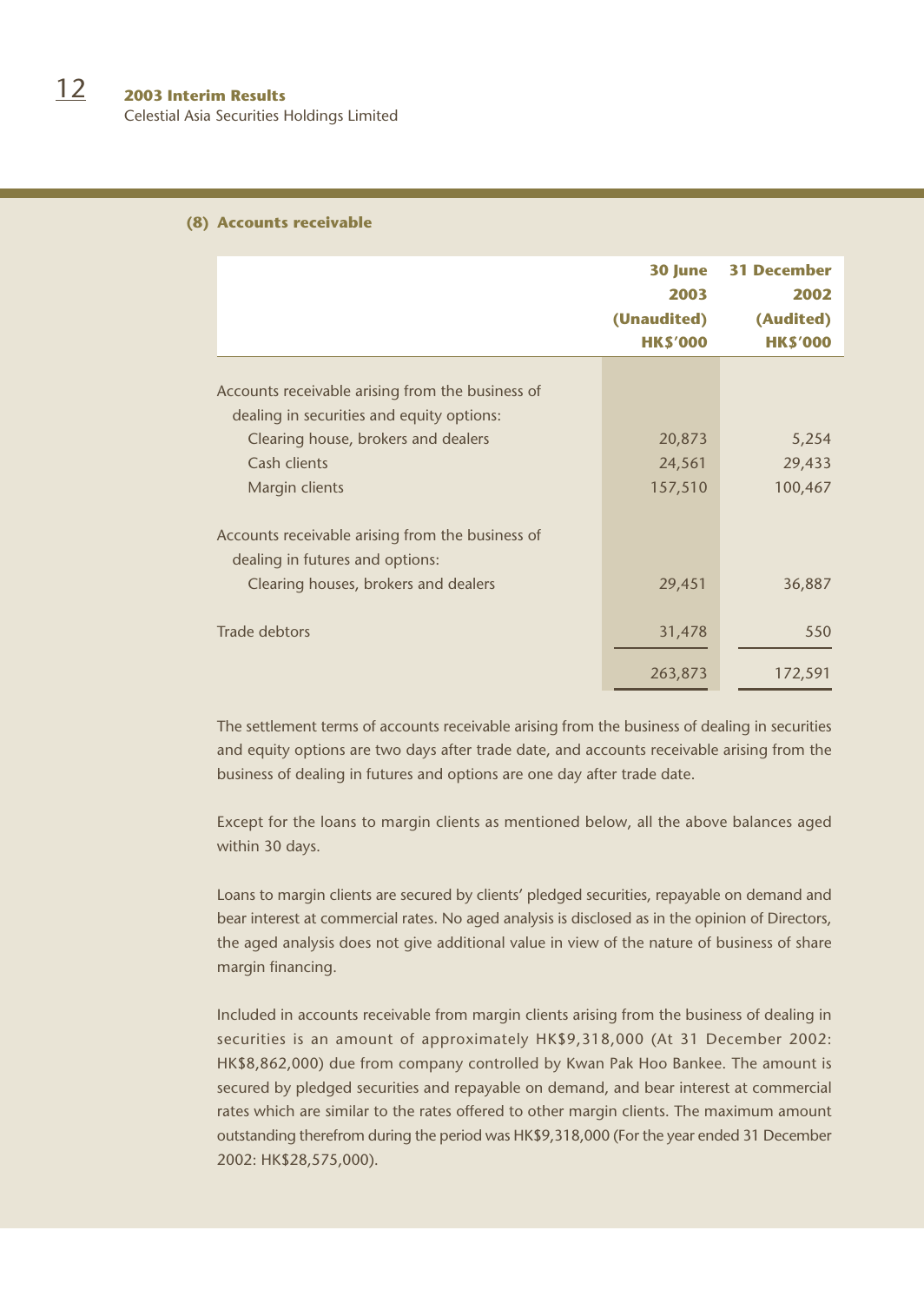#### The aged analysis of trade debtors is as follows:

|                | 30 June<br>2003<br>(Unaudited)<br><b>HKS'000</b> | <b>31 December</b><br>2002<br>(Audited)<br><b>HKS'000</b> |
|----------------|--------------------------------------------------|-----------------------------------------------------------|
|                |                                                  |                                                           |
| $0 - 30$ days  | 30,165                                           | 326                                                       |
| $31 - 60$ days | 464                                              | 120                                                       |
| $61 - 90$ days | 773                                              | 76                                                        |
| Over 90 days   | 76                                               | 28                                                        |
|                | 31,478                                           | 550                                                       |

The Group allows an average credit period of 60 days to its trade debtors.

## **(9) Accounts payable**

|                                                                                            | 30 June<br>2003<br>(Unaudited)<br><b>HK\$'000</b> | <b>31 December</b><br>2002<br>(Audited)<br><b>HKS'000</b> |
|--------------------------------------------------------------------------------------------|---------------------------------------------------|-----------------------------------------------------------|
| Accounts payable arising from the business of<br>dealing in securities and equity options: |                                                   |                                                           |
| Cash clients<br>Margin clients                                                             | 209,416<br>42,635                                 | 158,188<br>28,053                                         |
| Accounts payable to clients arising from the<br>business of dealing in futures and options | 115,385                                           | 149,549                                                   |
| Trade creditors                                                                            | 130,281                                           | 154,236                                                   |
|                                                                                            | 497,717                                           | 490,026                                                   |

The settlement terms of accounts payable arising from the business of dealing in securities are two days after trade date. Except for the amounts payable to margin clients, the age of these balances is within 30 days.

Amounts due to margin clients are repayable on demand. No aged analysis is disclosed as in the opinion of Directors, the aged analysis does not give additional value in view of the nature of business of share margin financing.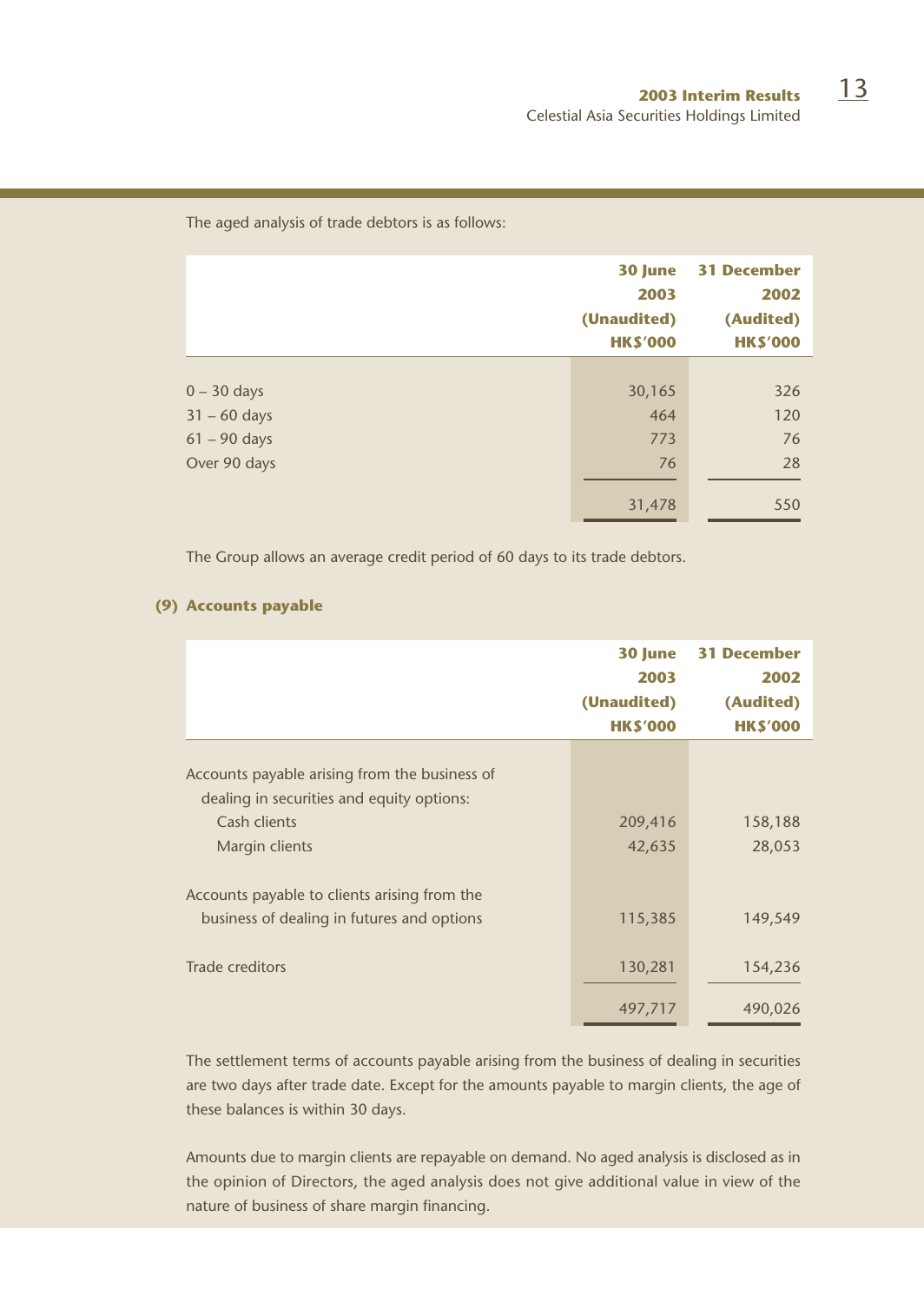Celestial Asia Securities Holdings Limited

Accounts payable to clients arising from the business of dealing in futures and options are margin deposits received from clients for their trading of futures and options. The excess of the outstanding amounts over the required margin deposits stipulated are repayable to clients on demand. No aged analysis is disclosed as in the opinion of the Directors, the aged analysis does not give additional value in view of the nature of business of futures and options dealing.

The aged analysis of trade creditors is as follows:

|                                                                   | 30 June<br>2003<br>(Unaudited)<br><b>HKS'000</b> | <b>31 December</b><br>2002<br>(Audited)<br><b>HKS'000</b> |
|-------------------------------------------------------------------|--------------------------------------------------|-----------------------------------------------------------|
| $0 - 30$ days<br>$31 - 60$ days<br>$61 - 90$ days<br>Over 90 days | 30,350<br>30,569<br>31,670<br>37,692<br>130,281  | 40,785<br>29,813<br>33,516<br>50,122<br>154,236           |

## **(10)Share capital**

|                                                                        |             | <b>Number of</b><br>shares | <b>Amount</b>  |
|------------------------------------------------------------------------|-------------|----------------------------|----------------|
|                                                                        | <b>Note</b> | '000                       | <b>HKS'000</b> |
| <b>AUTHORISED</b>                                                      |             |                            |                |
| Ordinary shares of HK\$0.10 each at<br>1 January 2003 and 30 June 2003 |             | 500,000                    | 50,000         |
| <b>ISSUED AND FULLY PAID</b>                                           |             |                            |                |
| Ordinary shares of HK\$0.10 each at<br>1 January 2003                  |             | 305,484                    | 30,548         |
| Issue of new shares                                                    | 12          | 60,000                     | 6,000          |
| Ordinary shares of HK\$0.10 each at<br>30 June 2003                    |             | 365,484                    | 36,548         |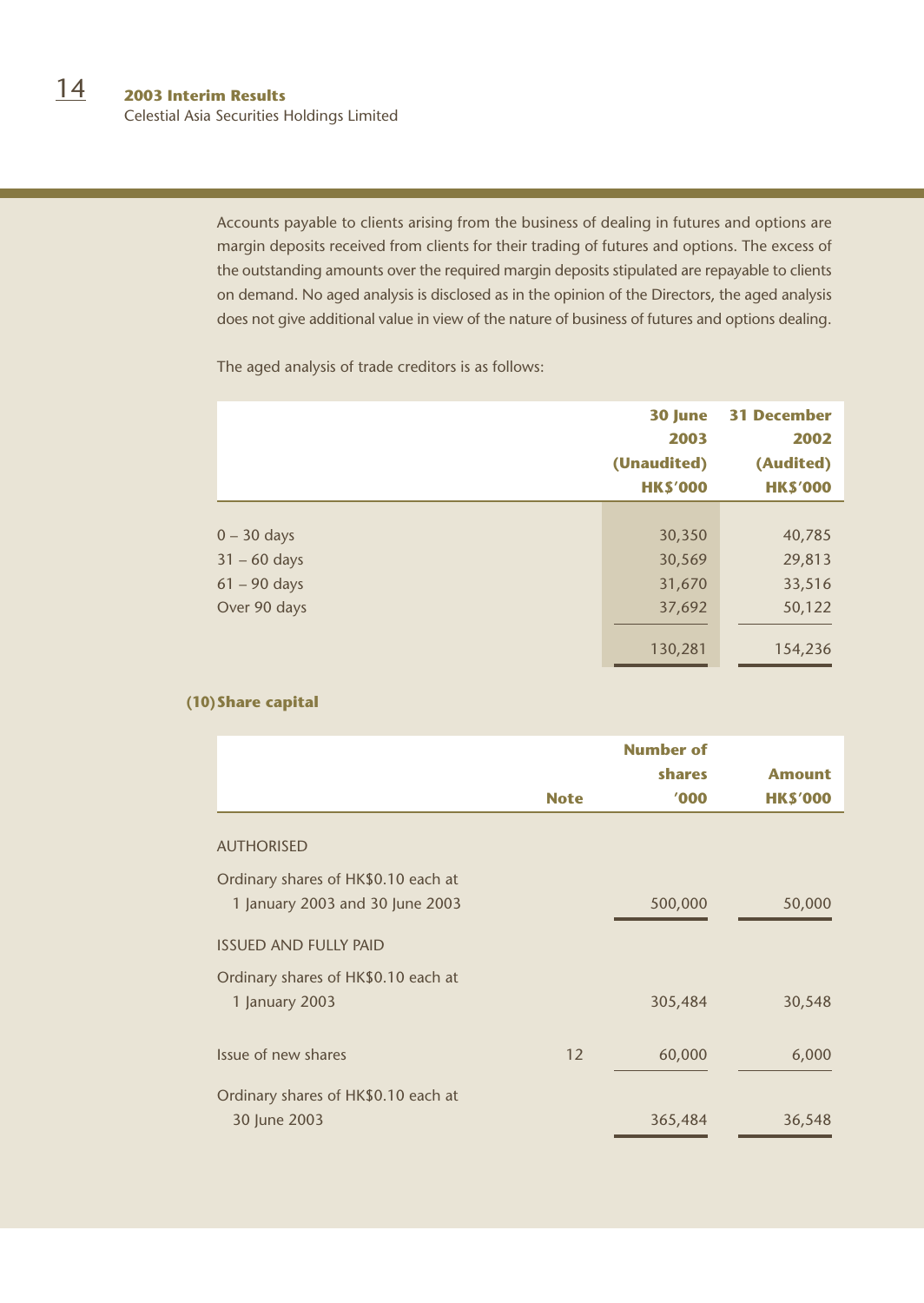#### **(11)Reserves**

|                                    |              |                | <b>Unaudited six months ended 30 June</b><br>2003 |                |                |                 |                |                |  |
|------------------------------------|--------------|----------------|---------------------------------------------------|----------------|----------------|-----------------|----------------|----------------|--|
|                                    |              |                |                                                   |                |                | (Accumulated    |                |                |  |
|                                    |              |                |                                                   |                |                | losses)/        |                |                |  |
|                                    |              |                | <b>Share Contributed</b>                          | <b>General</b> | <b>Other</b>   | <b>Retained</b> |                |                |  |
|                                    |              | premium        | surplus                                           | reserve        | reserve        | profits         | <b>Total</b>   | <b>Total</b>   |  |
|                                    | <b>Notes</b> | <b>HKS'000</b> | <b>HKS'000</b>                                    | <b>HKS'000</b> | <b>HKS'000</b> | <b>HKS'000</b>  | <b>HKS'000</b> | <b>HKS'000</b> |  |
| Beginning of the six months period |              | 268,848        | 457,461                                           | 1,160          | 12,314         | (394, 526)      | 345,257        | 263,136        |  |
| Increase due to capital reduction  |              |                |                                                   |                |                |                 |                | 607,464        |  |
| Shares issued upon exercise of     |              |                |                                                   |                |                |                 |                |                |  |
| bonus warrants                     |              |                |                                                   |                |                |                 |                | $\overline{3}$ |  |
| Gain realised on expiry of         |              |                |                                                   |                |                |                 |                |                |  |
| placing warrants                   |              |                |                                                   |                |                |                 |                | (59, 573)      |  |
| Premium arising from issue of      |              |                |                                                   |                |                |                 |                |                |  |
| new shares/(repurchase of shares)  | (a)          | 10,094         |                                                   |                |                |                 | 10,094         | (25, 295)      |  |
| Amount transferred to write off    |              |                |                                                   |                |                |                 |                |                |  |
| accumulated losses                 | (b)          |                | (441, 037)                                        |                |                | 441,037         |                |                |  |
| Net loss for the period            |              |                |                                                   |                |                | (32, 479)       | (32, 479)      | (10, 875)      |  |
| End of the six months period       |              | 278,942        | 16,424                                            | 1,160          | 12,314         | 14,032          | 322,872        | 774,860        |  |

*Notes:*

- (a) Please refer to note 12 to the consolidated balance sheet below.
- (b) Pursuant to the minutes of a directors' meeting held on 5 May 2003, an amount of HK\$441,037,091 was transferred from the contributed surplus account to set off against the accumulated losses of the Company as at 31 December 2002.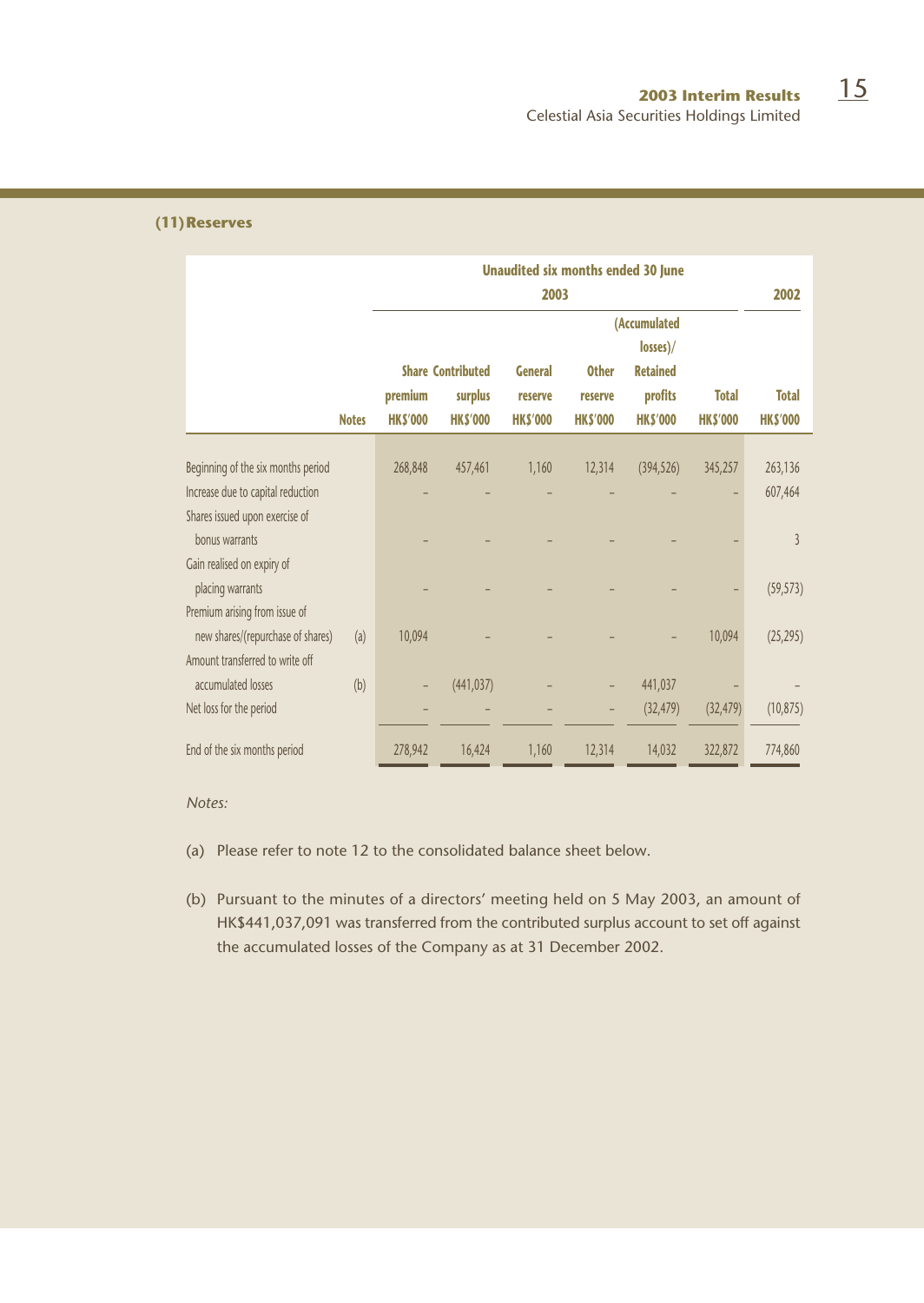#### **(12)Top-up placing of shares**

Pursuant to a placing and top-up agreement dated 22 May 2003, 60,000,000 existing shares of HK\$0.10 each held by Cash Guardian Limited ("Cash Guardian") were placed to various independent investors at a price of HK\$0.275 on 27 May 2003 and 60,000,000 new shares of HK\$0.10 each were issued to Cash Guardian at the same price on 3 June 2003 upon completion of the top-up placing. The proceeds, after expenses of approximately HK\$406,000, totalled HK\$16.1 million was intended to be used by the Company as general working capital.

# **DIVIDEND**

The Board does not recommend the payment of any interim dividend for the six months ended 30 June 2003 (2002: Nil).

# **REVIEW AND OUTLOOK**

#### **Financial Review**

For the six months ended 30 June 2003, our Group recorded a 23.1% decrease in turnover to HK\$445.1 million when compared with the same period last year. During the period under review, the Group had faced the most severe economic owes in these years as the outbreak of Severe Acute Respiratory Syndrome ("SARS") had caused disastrous impacts on different business sectors across the city for a period of more than three months. The economic doldrums had made both investment and consumer sentiments hit rock bottom during the period. Our Group's financial services business suffered a 50.2% decrease in turnover as the local securities market had been hibernating since the beginning of this year and the turnover in securities trading had further shrunk to a record low level in the wake of SARS outbreak in March. The 16.7% decrease in sales of the Group's furniture and household products speaks of the tough environment for the entire retail sector which had long been plagued by the ever-rising unemployment rates to record high and by the years-long deflationary pressure on the local economy. The SARS outbreak, lasting for more than three months from end of March to end of June, had further dampened already weak consumer market as the highly contagious disease had scared away consumers from the crowded shopping outlets and entertainment complex. To reduce the adverse effects brought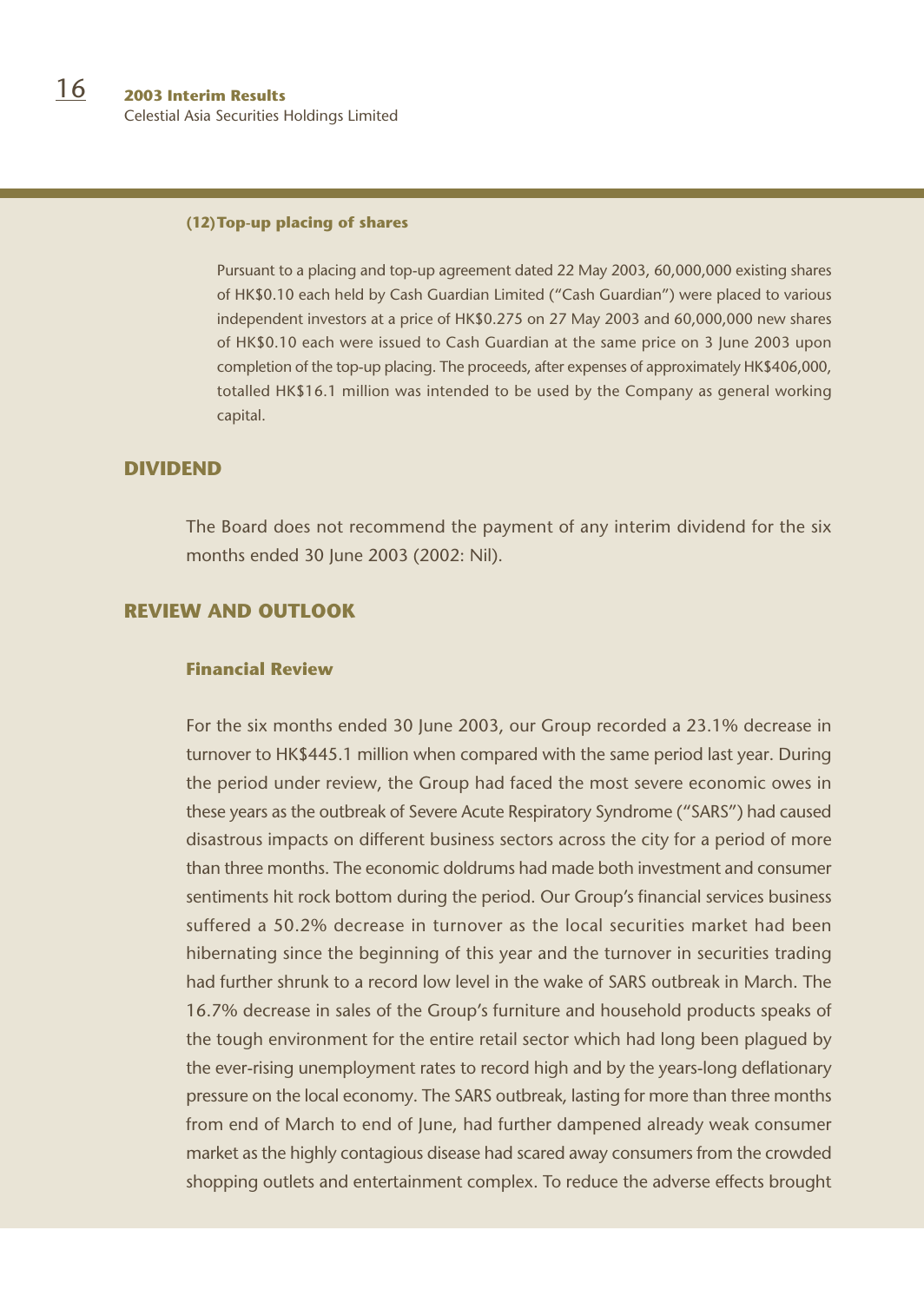about by SARS on sales, the Group operated on a discounted pricing strategy by lowering profit margins during the period to encourage more customer traffic. The SARS outbreak, the first of its kind in the Hong Kong's history, had further exacerbated our non-performing results and the Group suffered a net loss attributable to shareholders of HK\$32.5 million for the period.

The Group's total shareholders' equity amounted to HK\$359.4 million on 30 June 2003 as compared to HK\$375.8 million at the end of the last year. The mild decrease in equity was direct result of the reported loss for the period.

On 30 June 2003, our cash and bank balances stood at HK\$474.1 million as compared to HK\$569.6 million on 31 December 2002. The reduction in cash balances was mainly due to the drastic increase in margin financing to our clients as the investment activities began to pick up amid the improving sentiment near the end of the reporting period. Despite the mild reduction in cash balances, our liquidity ratio remained healthy at 1.23 times on 30 June 2003 as compared to 1.20 times on 31 December 2002.

Our total bank borrowings on 30 June 2003 slightly increased to HK\$207.0 million from HK\$205.5 million on 31 December 2002. The ample banking facilities had allowed the Group to secure greater purchase discounts during the SARS period by managing accelerated payments to our vendors. During the period, the ratio of the total banking borrowings to shareholders' equity was 0.58 as compared to 0.55 on 31 December 2002. We are confident that the gearing was maintained at a prudent level, especially when the majority of our banking borrowings were used in back-toback margin financing for the clients of CASH Financial Services Group Limited ("CFSG").

All of the Group's borrowings are either in HK dollar or US dollar, with the interest rates priced at close to banks' funding costs. By using effective instrument to hedge any adverse changes in interest rates, the Group's exposure to both foreign currency and interest rate fluctuation was insignificant. On 30 June 2003, the Group's listed investment securities were valued at HK\$28.1 million and a loss on investment of HK\$7.8 million was recorded for the period, reflecting the extremely poor investment sentiment in the SARS-stricken stock market.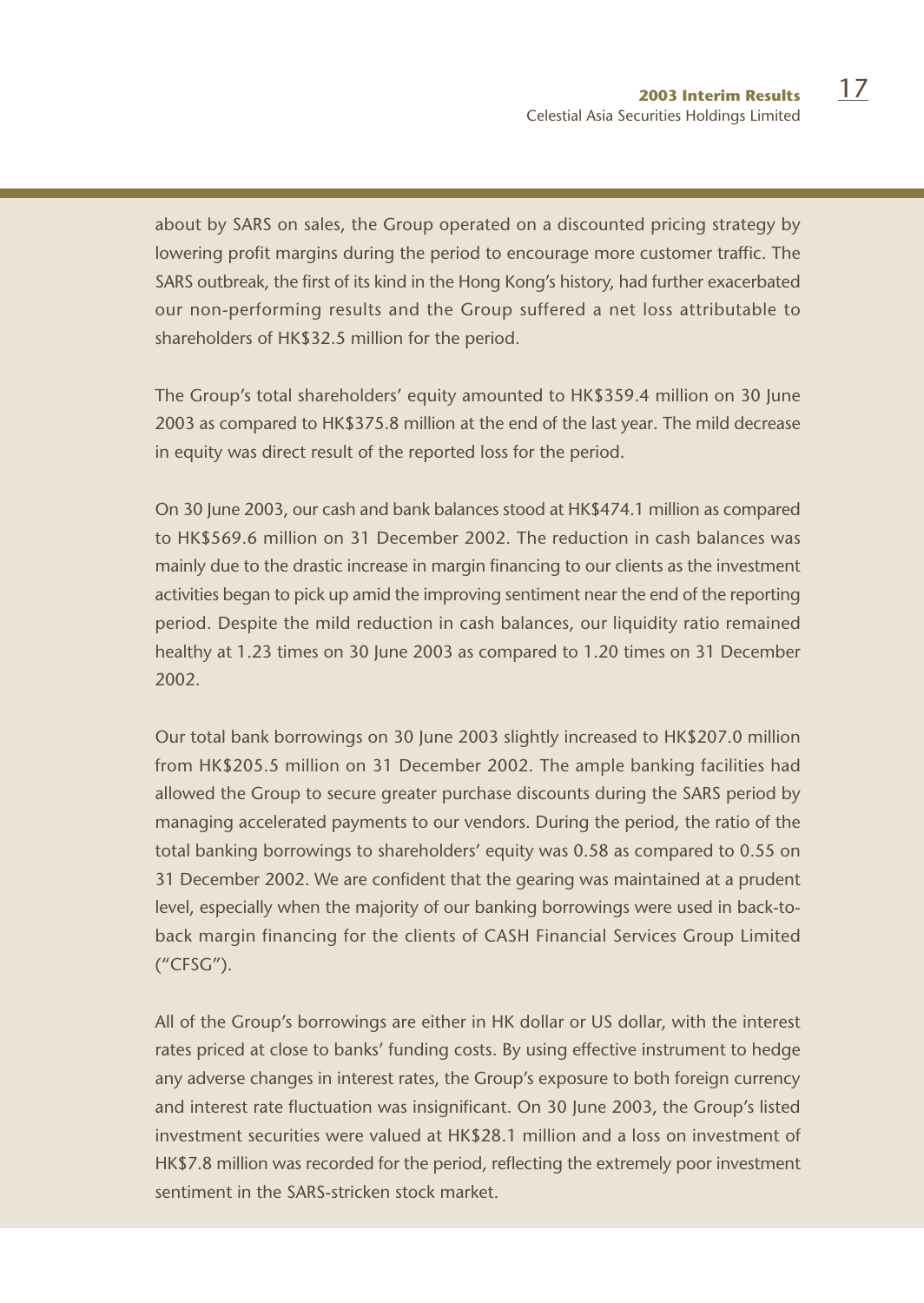As at 30 June 2003, leasehold properties at their carrying value of approximately HK\$30.9 million, bank deposits of HK\$17.8 million and listed investment securities valued at HK\$56.7 million were pledged to secure a bank term loan and general banking facilities granted to three subsidiaries. Save as aforesaid, the Group had no other material contingent liabilities at the period end.

Our Group did not make any material acquisitions or disposals during the six months ended 30 June 2003. There was no significant investment held during the period. We do not have any future plans for material investments or capital assets.

## **Industry Review**

The prolonged economic hardships in Hong Kong remained unabated in the first half of 2003. Consumer spending and investment sentiment were further aggravated by the outbreaks of SARS and the US-Iraqi War, deepening both the global and local depressions.

The average daily turnover for the first six months of 2003 at the main board of the Stock Exchange was HK\$6,956 million; down from HK\$7,341 million during the same period in 2002. The first quarter of the year was most characterised with uncertainties, with the Hang Seng Index recorded year-on-year drops by 14%, 13% and 22% respectively in January, February and March. Notwithstanding these backdrops, the April 1 removal of minimum commissions did not trigger major price war in the market, which helped clear some market uncertainties in the second quarter.

The retail environment in the first half of 2003 was tougher than ever. The retail sales during the period declined by 6.7% in value or 4.2% in volume; while in June 2003, the value of total retail sales decreased by 6.4% as compared with June 2002. The record high unemployment rate of 8.6% in April to June of 2003, as well as the protracted payroll cuts and employment vacancies reductions exacerbated the already poor consumer sentiment. The total number of personal bankruptcies in the first half of 2003 amounted to 15,665, an almost 54% increase over the same period last year. The Composite Consumer Price Index declined by 2.2% in the first half of 2003, with prices of durable goods registered the largest year-on-year decline of 7.9% in June 2003, putting more downward pressure on local economy.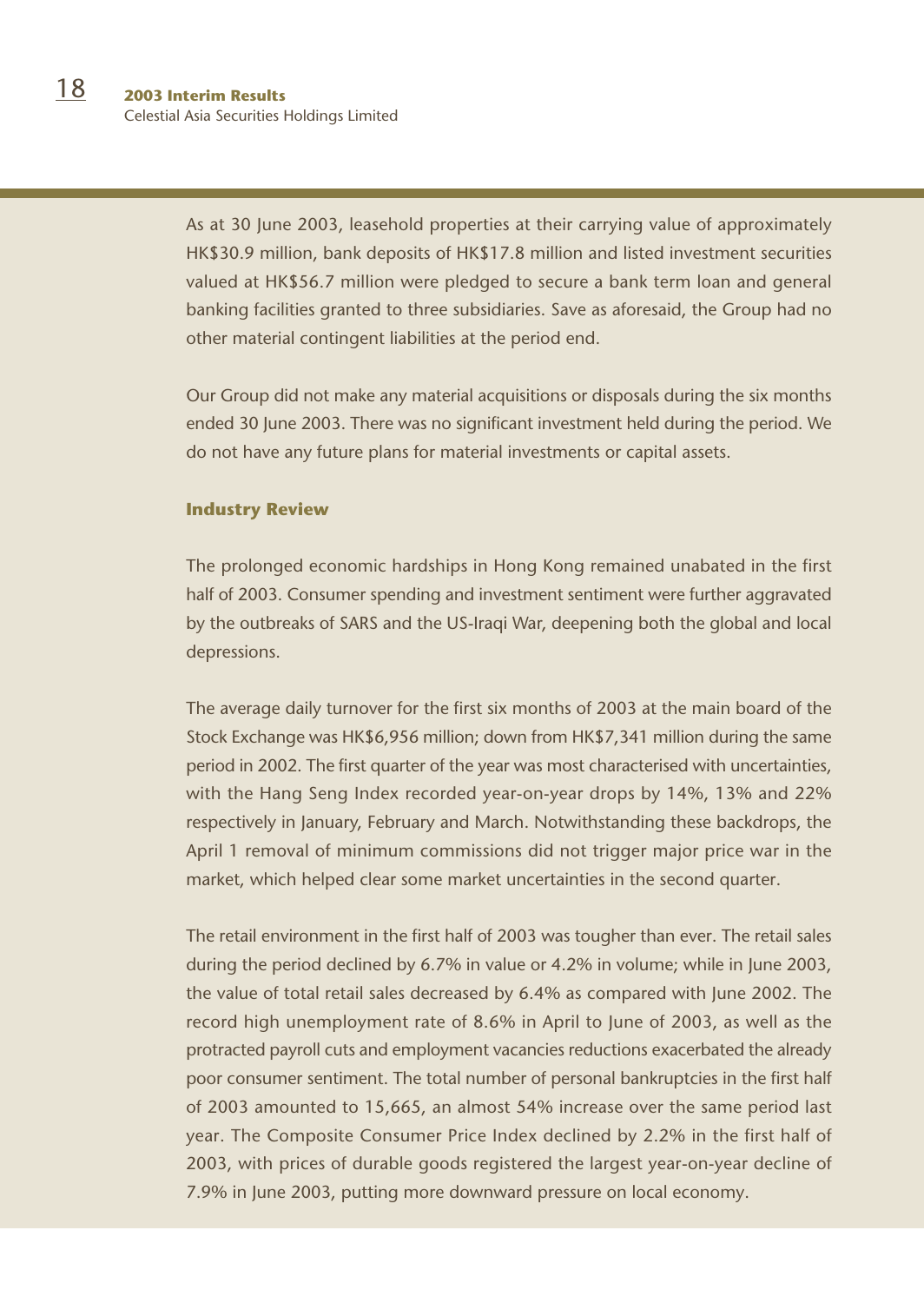## **Business Review**

#### **For CFSG**

As discussed in CFSG's previous reports, we anticipated the depressed investment sentiment and deteriorating market environment, we have therefore been focusing on maintaining our cost leadership to ensure our good stand for the future. During the period under review, we rationalised our branch network and maintained a lean operating structure to include two customer service centres and our headquarters at the Millennium Plaza in Central, so as to continue to service our high net worth clients with personalised professional service over a wide range of investment products. As a result, our operating costs in the first six months decreased by 44.8% to HK\$60.8 million, as compared with the same period last year.

On the other hand, we have also been active in diversifying our income stream from pure equities broking. During the period under review, our major business attributes were broking, financing and corporate finance, which contributed to 82.4%, 6.6% and 11.0% of the consolidated turnover respectively in the period.

The mediocre performance of our stock broking business during the period was in line with the market doldrums. Thanks to our early moves to reduce reliance on equities broking, our commodities broking business (included in the brokerage income above) recorded an almost three-fold increase in revenues as compared to the same period last year.

Our corporate finance and financial advisory business has also been steady. During the period under review, we sponsored and underwrote IPOs for our clients in Hong Kong. Further, we acted as the financial advisor or independent financial advisor to several listed companies on the main board or GEM board in Hong Kong, and advised them on their corporate finance transactions including rights issue, connected transactions and fund raising exercises as placing. In addition, we continued to be the sponsor of a number of GEM-listed companies.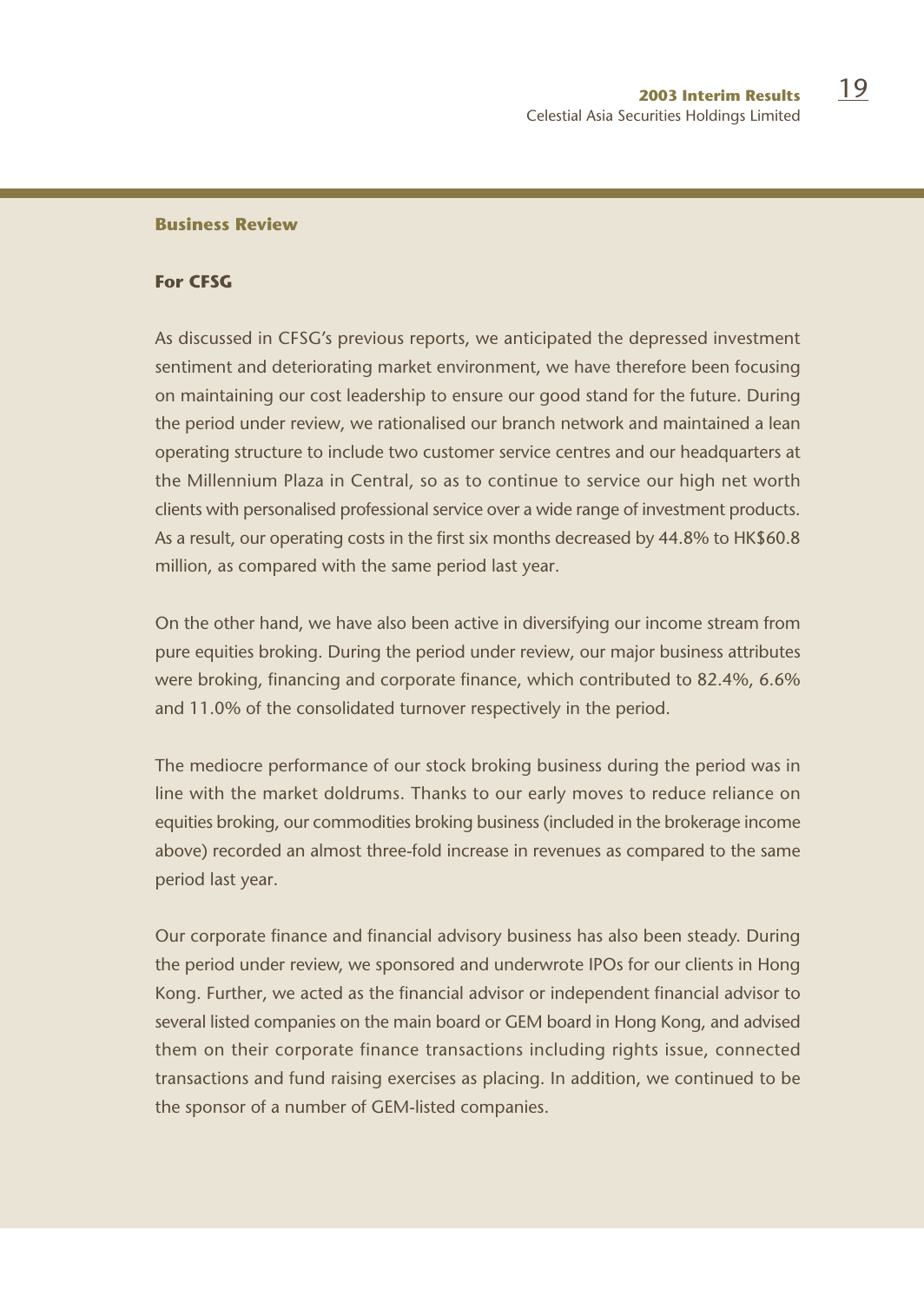## **For Pricerite Group Limited ("Pricerite")**

Despite the economic difficulties, we continued to sharpen our business edges to provide the best value and quality lifestyle and basic home improvement solutions to customers.

#### *Fast and Timely Response to Customer Needs*

During the early SARS period, we envisaged the importance of on-line shopping so that customers can avoid going to crowded area. We therefore timely promote our on-line shopping channel, *www.pricerite.com.hk*, to boost sales. Our online sales were therefore increased substantially in the first half of 2003. Further, in just a short period time, we managed to flexibly expand the product items in cleaning, sterilising and mosquito repelling products.

## *Enriching our Product Mix*

New products were introduced to every section of our merchandise groupings, providing our customers with valued products to take care of the various aspects of their home and family members. We also saw an increasing trend in product specialisation and hence we opened the IT Corner and the Kids' Corner, in addition to the existing SOHO (Small Office, Home Office) Corner in our flagship stores. Experienced customer service officers were trained to provide personalised, professional and tailored advice to respective customers. We will be exploring other areas of specialisation so as to provide lifestyle solution to customers in addition to their basic needs.

#### *Strengthening our Brand with the Relationship of our Customers*

To further associate our brand with our "customer-caring" motto, we continued with the "product promotion" strategy to timely provide quality products to meet with customers needs. In view of the prevalent economic predicament, we worked with other merchants and credit card companies, such as the Bank of China, the Standard Chartered Bank, Epson, MacDonald's and KFC, with an aim to provide greater offers to customers and hence stimulate consumer spending. Furthermore, to instil more "lifestyle" element into our "value for money" products, we launched a new corporate identity in June 2003 to further strengthen our brand power.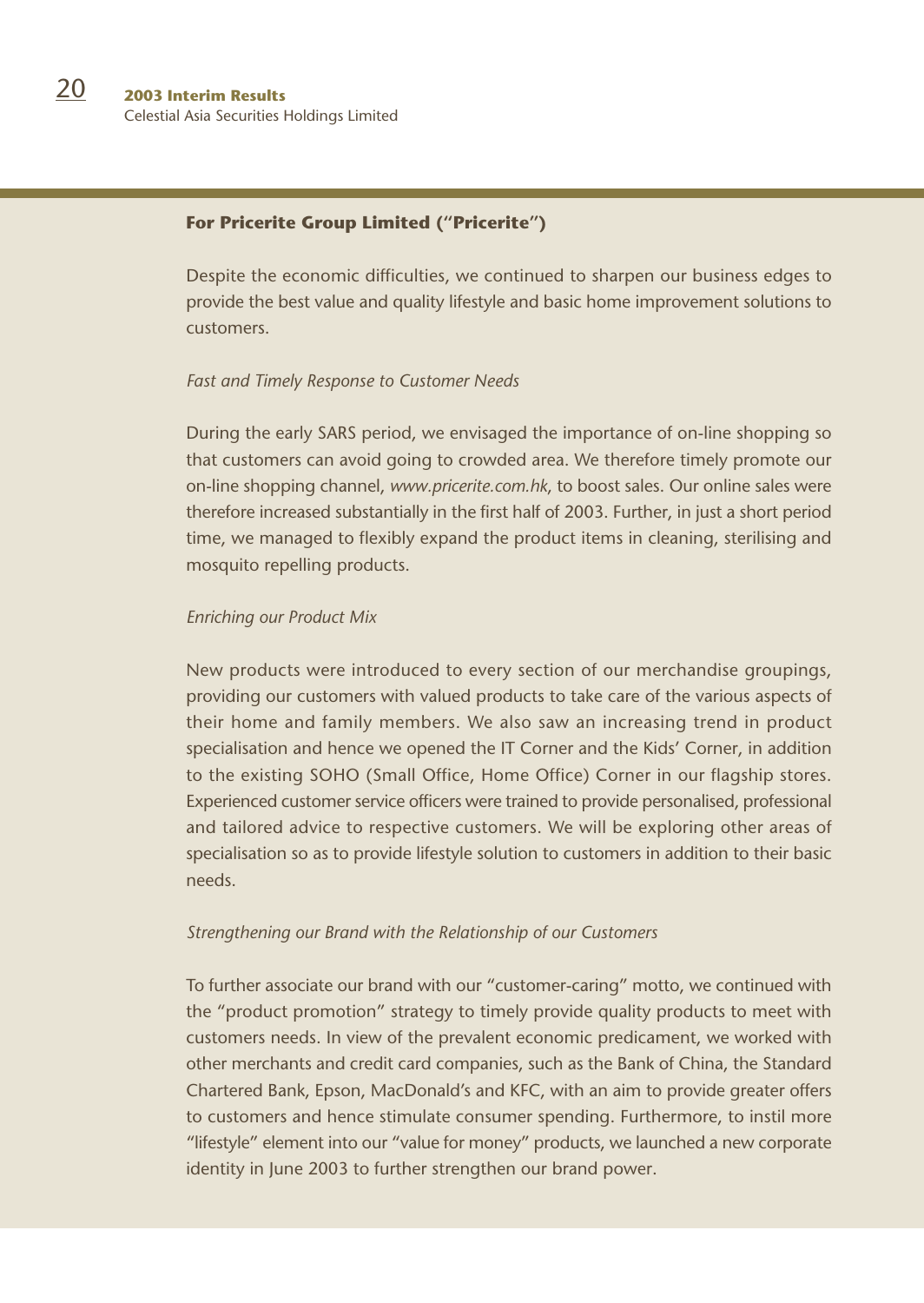#### *Enhancing our Customer Service*

With an aim to constantly improve our customer service, we launched the Interactive Voice Recording System (IVRS) in April 2003 to further facilitate customer enquiry on our products and services. To better equip our staff and to enhance their morale, we continued to invest in the "Service with Hearts" training. Approximately 100 manhours a month were used to improve the skills of our staff and to increase their sense of ownership in our brand.

Details of our Customer Relations Management ("CRM") programme was finalised during the first half of 2003, we target to launch it in the second half of 2003.

## *Improving Customers' Shopping Experience*

In the first half of 2003, we started reviewing our store network to include a mix of flagship stores and community stores in order to yield an optimal overall performance of our store network. Further, we finalised our specifications and planning in the Planogram, which will allow visual planning of retail space utilisation and in turn maximise its efficiency. Several successful trial runs of Planogram were made in the first half of 2003 and we target to launch it in the second half of the year.

We enhanced our store hygiene during the SARS period, and henceforth we made it as a company policy to regularly sterilise all stores during business hours, in addition to those after business hours. All frontline staff was required to wear masks during the SARS period to maximise the hygiene level and to reinsure customers' confidence. Last but not least, we also installed the Octopus payment system in all of our stores to offer customers convenience in their payment.

# *Pricerite China*

Our first store in Guangzhou, China recorded satisfactory results in the first half of 2003. Similar to other retailers in Guangzhou, business was adversely affected by SARS in the first quarter. However, such influence had been temporary. As the SARS outbreak became contained, the business of our shop had quickly returned to normal. Overall, we had seen an increase in transaction count and a continual expansion in our customer base.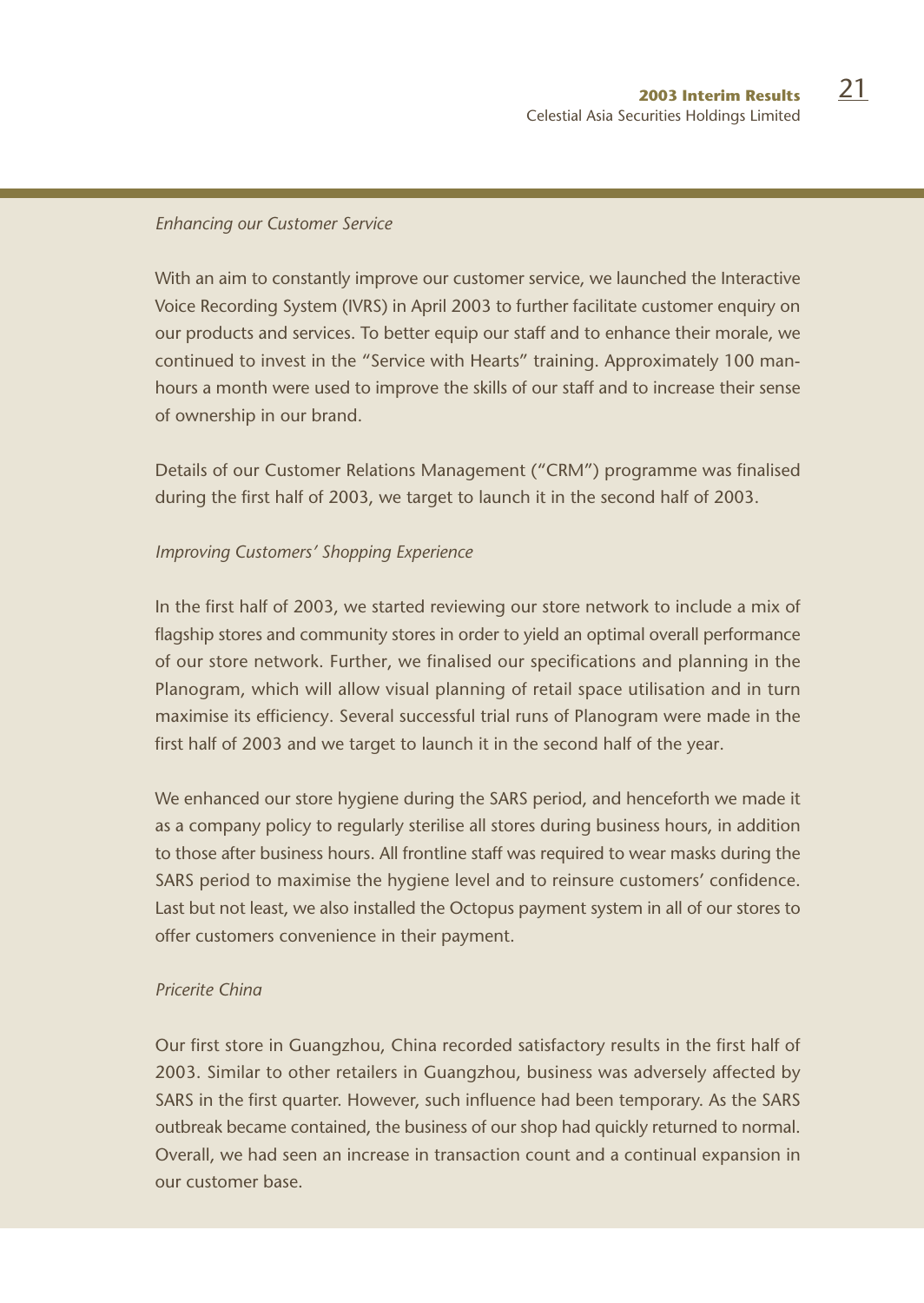We have been constantly gathering data to fine-tune our China business model so as to provide our customers with the best products, pricing, and services. We had reviewed the product mix and introduced enhancements in the shopping environment. Such changes had been positively received by our customers.

## **For Halo Group Limited ("Halo")**

Halo, our information technology (IT) strategic investment, enjoyed satisfactory progress during the period under review. Despite the fact that the overall IT industry was hard hit by the SARS epidemic, Halo had been able to sustain our core IT solution business, maintaining ourselves in a strong position for possible future rebound.

Halo continued to expand its client base in the IT solution service provision, from government and non-government organisations, to commercial companies, including small and medium enterprises. In the first half of 2003, we successfully launched an "application service provider (ASP)" service for a supply chain management (SCM) in the retail industry.

In the first half of 2003, we further extend our business to the marketing and trading of IT products, including personal computers, computer accessories and peripherals. Leveraging on our strong industry presence, knowledge and experience, coupled with the strength of Pricerite's retail network, our IT products marketing business recorded steady and healthy growth.

## **Outlook**

With diminishing SARS effects, the local consumption promotion efforts, and the gradual pick-up of the US market, both the investment sentiment and the local consumer spending showed signs of recovery since June 2003.

For the investment market, the average daily turnover by volume at the main board of the Stock Exchange in June recorded a 25% year-on-year increase.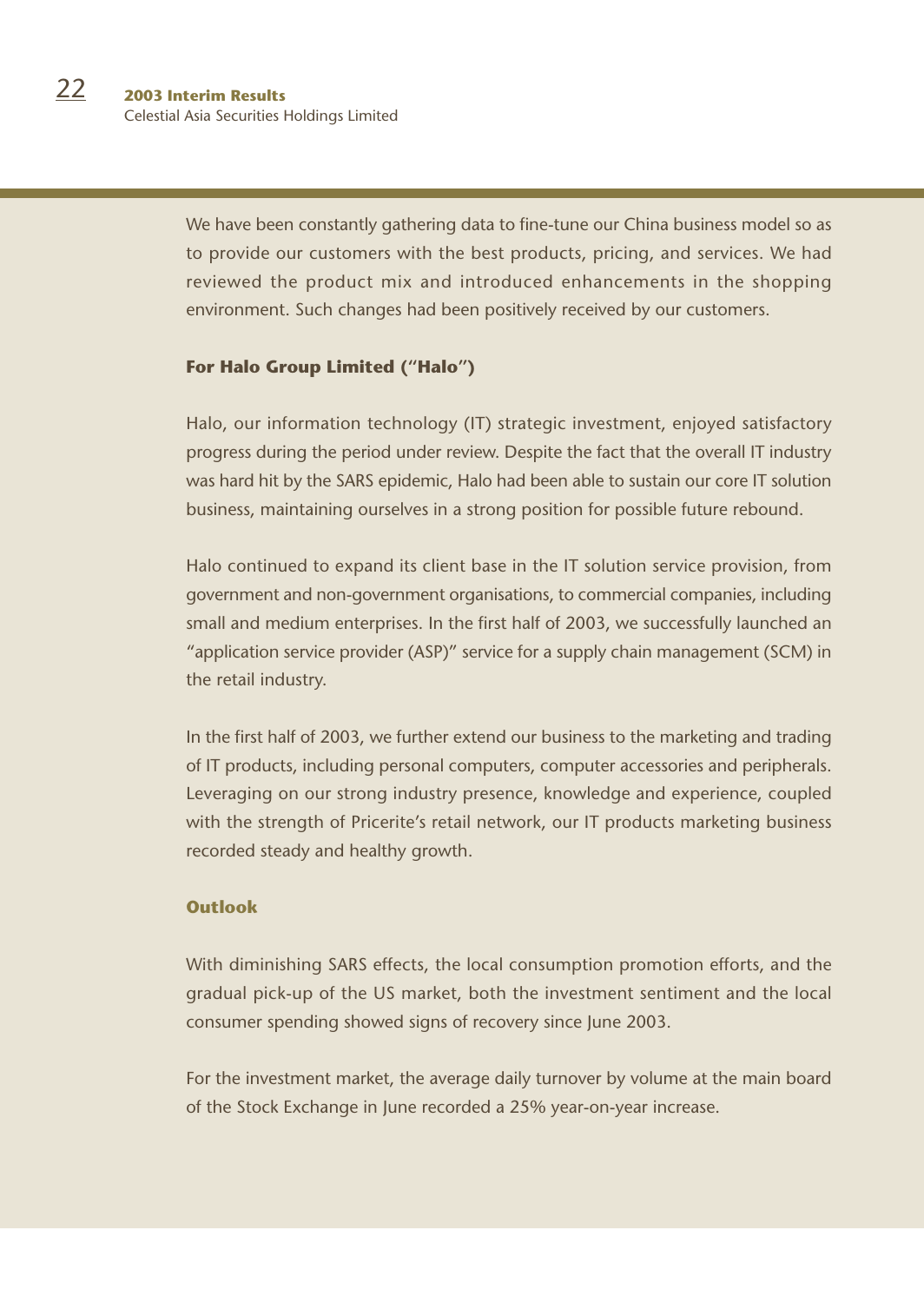For the retail market, analysts have been forecasting that the Hong Kong economy will be slowly recovering from SARS and would probably return to the pre-SARS economic environment at end of 2003 or early 2004. Nevertheless, the Composite CPI in July 2003 continued to record a year-on-year decrease of 4.0%, with durable goods recording a large decrease of 7.1% in July 2003. This was mainly due to price cuts amongst retailers to generate sales volume, creating even tougher operating environment.

# **For CFSG**

We are confident that CFSG's existing cost structure has reached an optimal level to help us weather the forthcoming challenging environment and to empower us to grow even stronger. Our foremost priority will remain in preserving our capital strength and maintaining our cost leadership, which allow us to capitalise on the possible market recovery.

We will also continue to diversify and explore other financial services related incomes. With China and Hong Kong signing the Closer Economic Partnership Arrangement (CEPA) protocol, we believe it will further facilitate our development into China. We have been teaming up with Mainland partners in developing the brokerage, corporate finance and financial advisory businesses. We will continue to leverage on our strength in assisting quality mid- to smaller-cap companies to raise funds in Hong Kong. We will also leverage on our financial services expertise to create synergies with our Mainland partners, so as to capitalise on the vast development potentials in China.

As we have been emphasising the importance of diversifications, we acquired an independent financial advisory consultancy in July 2003 – Frederick Taylor, to further establish ourselves as the financial services house of choice for our clients. We will continue to expand our product range and customer base through enhancing the cross-selling synergies of our products and services. We started establishing our foothold in this low-penetrated financial planning market so as to tap its huge market potentials. Recent figures from the Hong Kong Investment Fund Association showed that only 9.5% of the adult population in Hong Kong in 2002 engaged in investments in mutual funds, as compared to 50-65% in the western countries. Moreover, as the aging population in Hong Kong further intensifies, people would inevitably start planning for their short- and long-term capital requirements to fulfill their financial needs in various life stages, e.g. children's education, medical plans, retirement plans. With details of CEPA further reveals, we will also be keeping our eyes on the Mainland market to capture its vast potentials in fulfilling people's investment needs.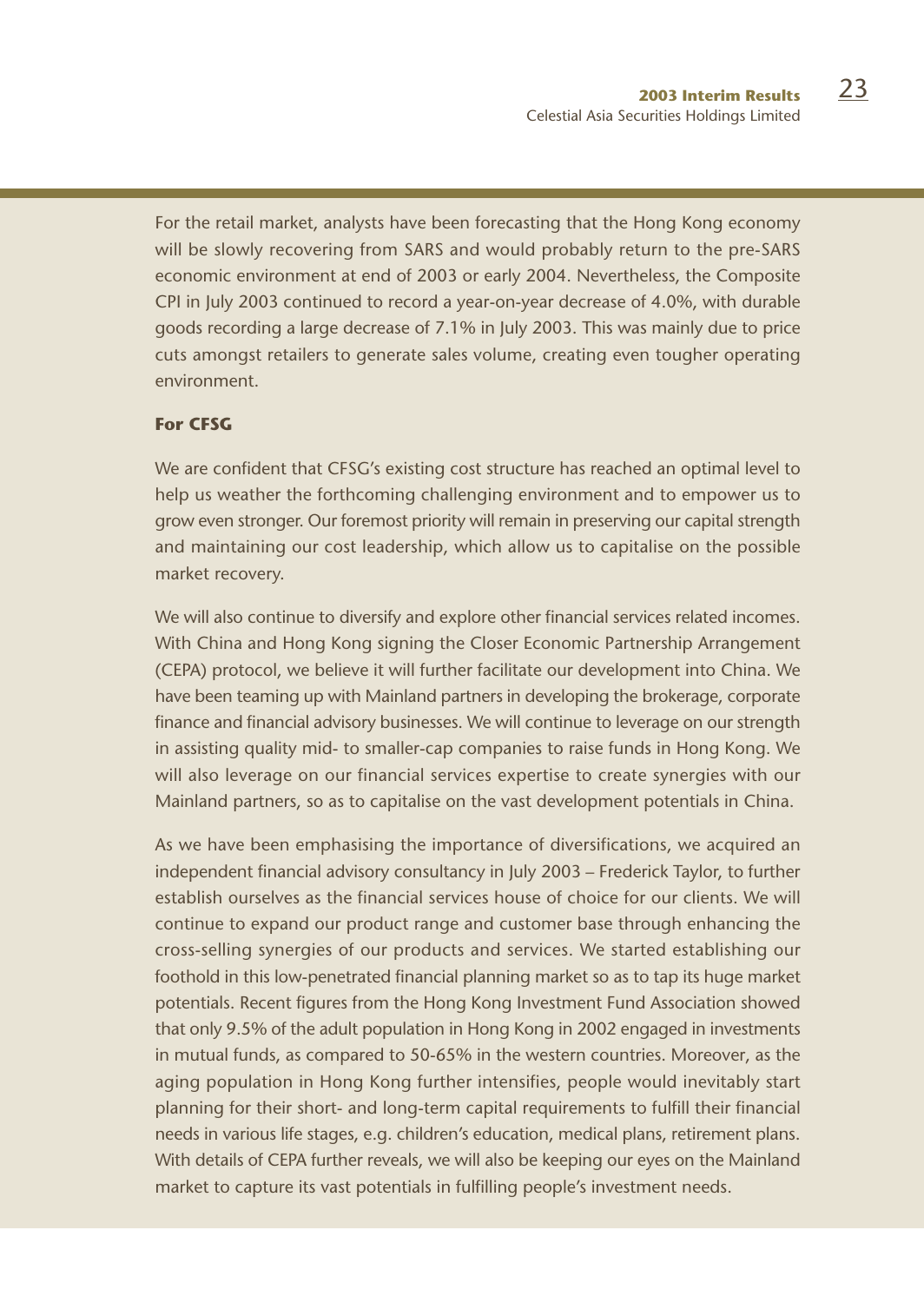In addition to expanding our product range, customer base and markets, we will also continue to improve our services. One of the service enhancements was the launch of combined statement in July 2003. We consolidated the asset statements of our wide spectrum of financial services into one single user-friendly status report to show client's current asset allocation with us, allowing clients to check their financial portfolio at a glance and plan their asset allocation at ease. Clients can even choose between receiving hard copies of asset statements or in the form of e-mails.

As we further diversify our business, we will continue to grow our core brokerage business so as to gain greater market share. We believe that our current lean operations, together with effective cost control measures, will further strengthen ourselves, enabling us to capitalise on any possible market recovery.

# **For Pricerite**

We will continue to increase our competitiveness through enhancements in our business practices in order to catch up with the potential economic recovery.

In the latter half of 2003, we plan to launch a new look of our e-commerce platform, further facilitating on-line shopping, which we believe is a trend in future.

Subsequent to the period under review, we opened four more community stores after careful considerations. These stores are in high traffic areas in Tsuen Wan, Tin Shui Wai, Quarry Bay and Lam Tin. We will also continue to revamp existing flagship stores with Pricerite's fresh image and visual merchandising strategy.

We aim at launching the Planogram in the second half of 2003, which we believe will further enhance our operating efficiencies. Further advancements in our logistics strength, data-mining and data-warehousing will be conducted in associate with the Planogram. We believe that these improvements in our infrastructure will bring greater operating efficiencies in our product delivery and hence bringing a more favourable shopping experience to our customers.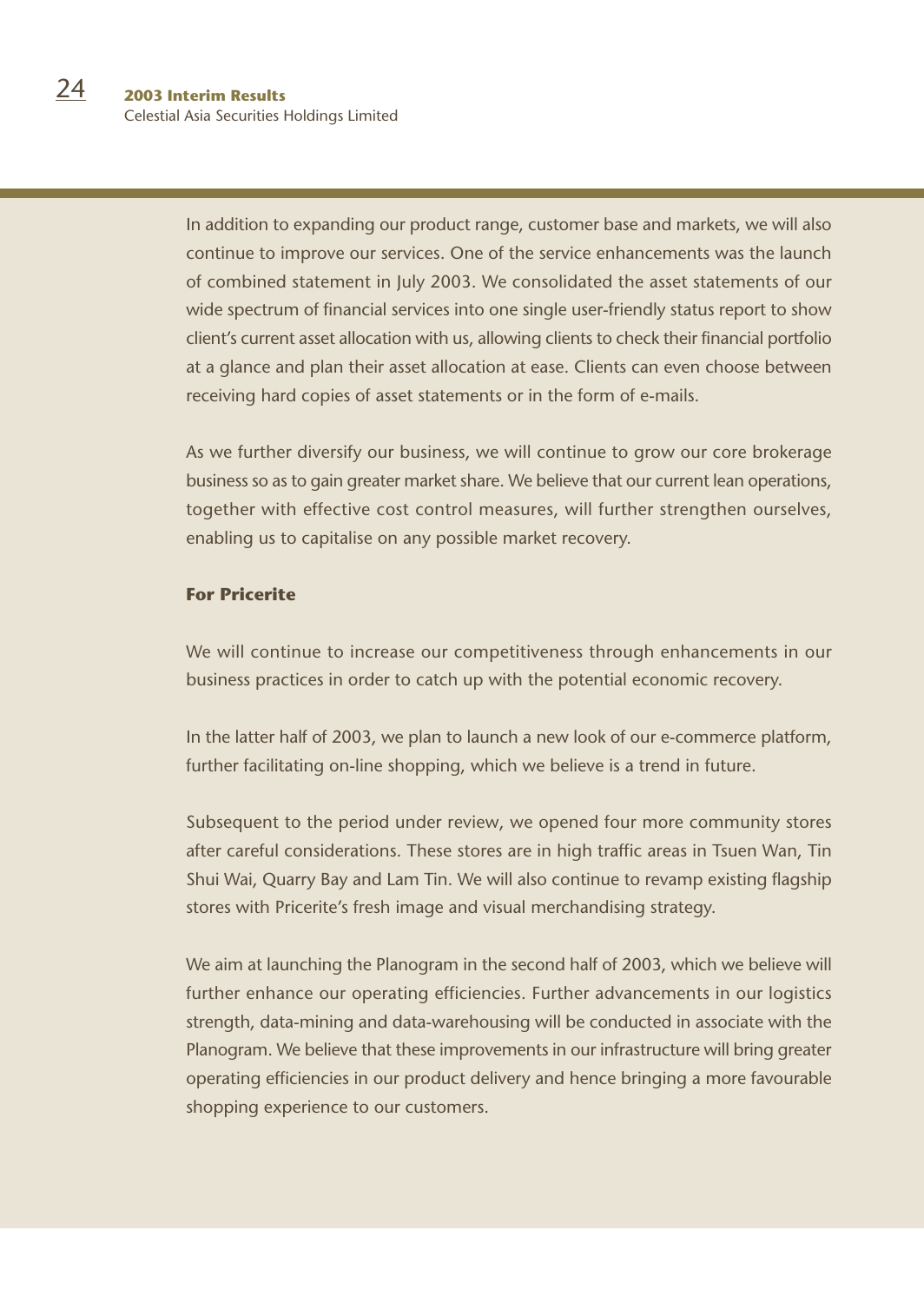CEPA will further facilitate our development into China. Our management teams in China and Hong Kong are working to build new programs to cater for the increasing flow of visitors from China to Hong Kong and the business opportunities that emerge. Our medium to long-term commitment in China remains unchanged. We will continue to leverage on the operation enhancements in Hong Kong to share the supply chain management structure with our operations in China.

## **For Halo**

As for Halo, we will continue to expand the customer base for our business solution service and extend the ASP service to clients in other industries.

Halo, with our sound foundation, is in best position to capture opportunities arising from CEPA. We are planning to establish our presence in the Guangdong area to provide IT consulting and business solution service to PRC, local and overseas enterprises.

For the marketing of IT products, Halo will aim to consolidate on our early success to further develop our product ranges and retail channels.

All in all, the CASH Group remains optimistic yet cautious in the future market development. In the past year, the Group has implemented measures to review and optimise our cost base, operating efficiency, product offering and customer service quality. These measures lay firm foundations for the Group to weather uncertainty in the market as well as to capture opportunities as they emerge.

Entering the second half of 2003, the Group believes that the low-point in business is already behind us. During the downturn of the business cycle we had retained and built strength in our balance sheet, management process, and the talent and commitment of our employees. There are signs that the U.S. economy is on a steady pace of recovery. Furthermore, the general business environment and investment sentiment in Hong Kong are expected to improve following the closer economic ties between China and Hong Kong. As the general business conditions continue to improve, we are confident that the Group will be in a good position to move forward to a healthy growth path.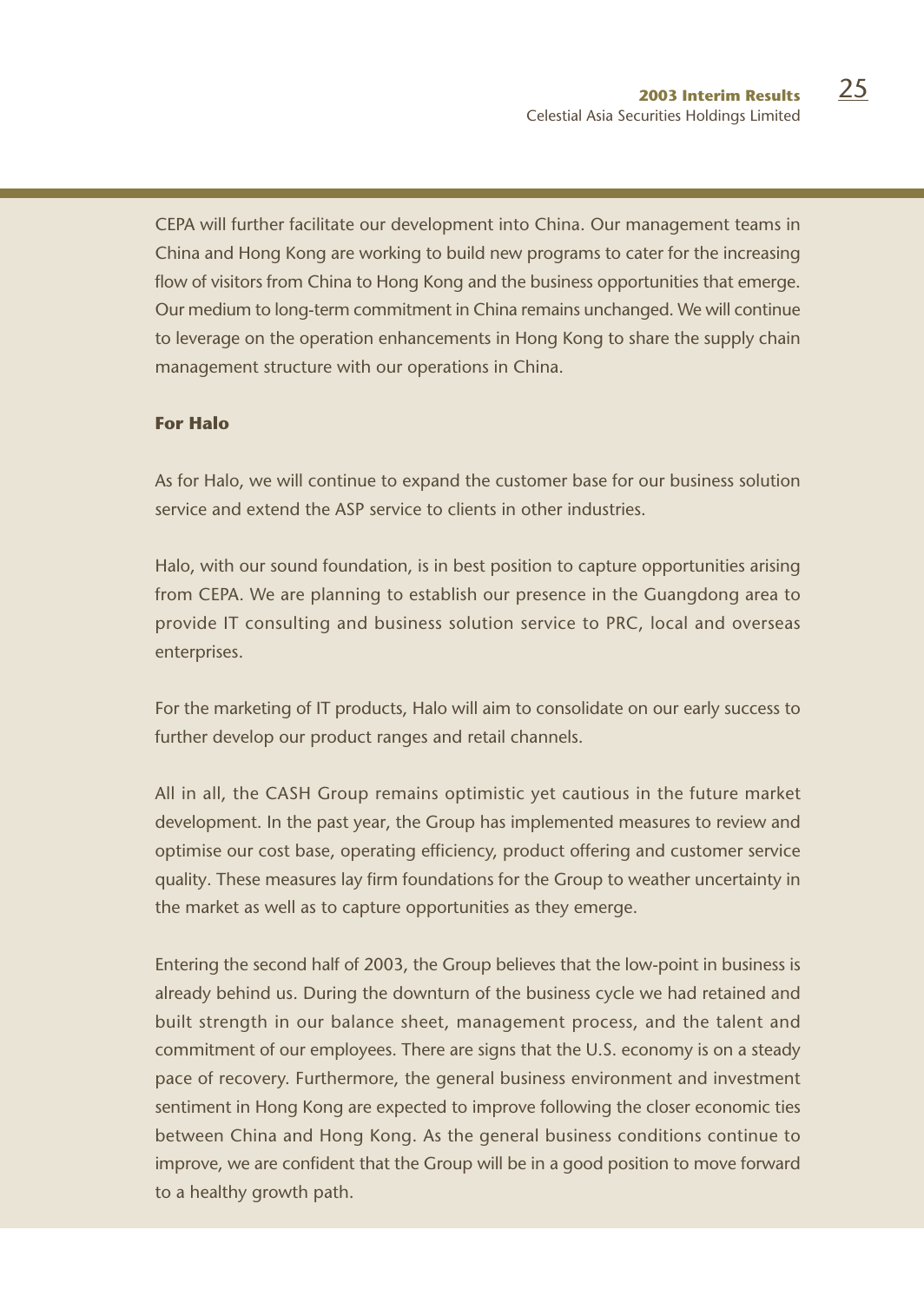# **EMPLOYEE INFORMATION**

At 30 June 2003, the Group had 1,123 employees, of which 147 were at CFSG Group and 918 at Pricerite Group. Our employees were remunerated according to their performance, working experience and market conditions. In addition to basic salaries and Mandatory Provident Fund scheme, we also offered staff benefits including medical schemes, discretionary share options, performance bonus and sales commission. The total amount of remuneration cost of employees of the Group for the six months under review was approximately HK\$74.8 million. We continue to organise training to employees in areas such as mandatory professional development programmes required by regulatory bodies, product knowledge, customer services, selling techniques, problem solving, language training, time management, train-the-trainers and coaching, etc.

# **DIRECTORS' INTERESTS IN SECURITIES**

As at 30 June 2003, the interests or short positions of the Directors and chief executive of the Company in the shares, underlying shares and debentures of the Company or any of its associated corporations (within the meaning of Part XV of the Securities and Futures Ordinance ("SFO")) as recorded in the register required to be kept under section 352 of the SFO, or as otherwise notified to the Company and the Stock Exchange pursuant to the Model Code for Securities Transactions by Directors of Listed Companies were as follows:

## **A. The Company**

## **1. Long positions in the shares**

|                          |                                         | <b>Number of shares</b> |               |                                 |                            |
|--------------------------|-----------------------------------------|-------------------------|---------------|---------------------------------|----------------------------|
| <b>Name</b>              | <b>Capacity</b>                         | <b>Personal</b>         | <b>Family</b> | <b>Other</b><br><b>interest</b> | <b>Shareholding</b><br>(%) |
| Kwan Pak Hoo Bankee      | Founder of a<br>discretionary trust     |                         | $ \,$         | 156,952,376*                    | 42.94                      |
| Law Ping Wah Bernard     | Beneficial owner                        | 5,096,200               |               |                                 | 1.39                       |
| Chan Yau Ching Bob       | Beneficial owner and<br>family interest | 70,500                  | 200,200       |                                 | 0.07                       |
| Kwok Oi Kuen Joan Elmond | Beneficial owner                        | 2.700.000               |               |                                 | 0.74                       |
| Law Ka Kin Eugene        | <b>Beneficial owner</b>                 | 125,000                 | -             |                                 | 0.03                       |
| Li Yuen Cheuk Thomas     | Beneficial owner                        | 2.501.875               |               |                                 | 0.68                       |

The shares were held by Cash Guardian. Mr Kwan was deemed to be interested in all these shares as a result of his interests in Cash Guardian as disclosed in the "Substantial Shareholders" below.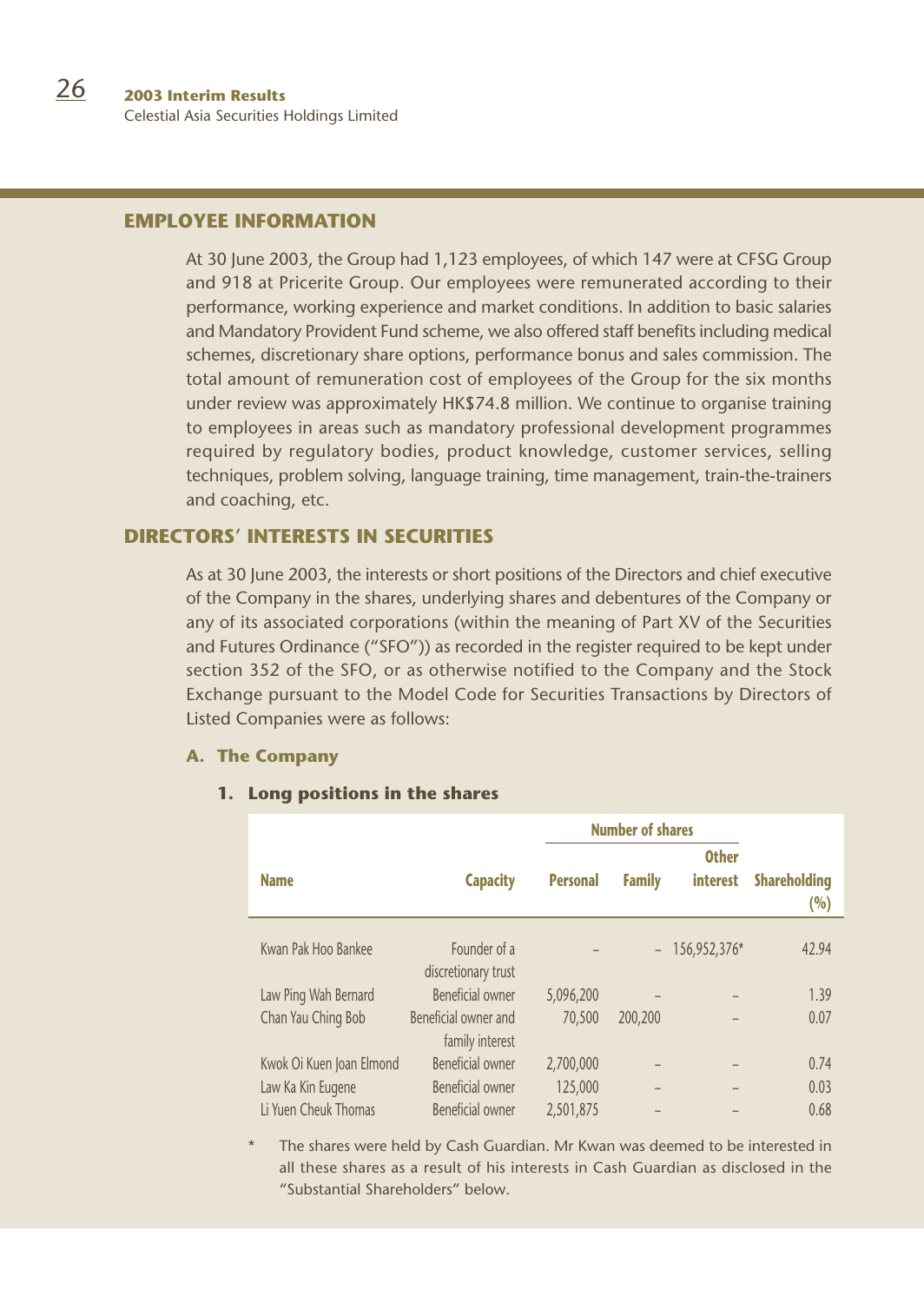|                          |                         |                        |                                                |              | <b>Number of options</b>                  |                                            |                                         | <b>Percentage</b><br>to issued             |
|--------------------------|-------------------------|------------------------|------------------------------------------------|--------------|-------------------------------------------|--------------------------------------------|-----------------------------------------|--------------------------------------------|
| <b>Name</b>              | <b>Date</b><br>of grant | <b>Exercise period</b> | <b>Exercise</b><br>price per<br>share<br>(HKS) | <b>Notes</b> | outstanding<br>as at<br>1 lanuary<br>2003 | lapsed<br>during the<br>period<br>(Note 2) | outstanding<br>as at<br>30 lune<br>2003 | shares<br>as at<br>30 lune<br>2003<br>(96) |
| Kwan Pak Hoo Bankee      |                         |                        | 1.32                                           |              |                                           |                                            |                                         |                                            |
|                          | 2/5/2002                | $2/5/2002 - 30/4/2003$ |                                                | (4)          | 3,000,000                                 | (3,000,000)                                |                                         |                                            |
| Law Ping Wah Bernard     | 2/5/2002                | 2/5/2002 - 30/4/2003   | 1.32                                           |              | 3.000.000                                 | (3,000,000)                                |                                         |                                            |
| Chan Yau Ching Bob       | 6/11/2000               | 16/5/2001 - 15/5/2003  | 5.40                                           | (1)          | 250,000                                   | (250,000)                                  |                                         |                                            |
|                          | 31/8/2001               | 1/3/2002 - 28/2/2004   | 2.60                                           | (1)          | 1,500,000                                 |                                            | 1,500,000                               | 0.41                                       |
|                          | 2/5/2002                | 2/5/2002 - 30/4/2003   | 1.32                                           |              | 1,500,000                                 | (1,500,000)                                |                                         |                                            |
| Kwok Oi Kuen Joan Elmond | 6/11/2000               | 16/5/2001 - 15/5/2003  | 5.40                                           | (1)          | 750,000                                   | (750,000)                                  |                                         |                                            |
|                          | 2/5/2002                | $2/5/2002 - 30/4/2003$ | 1.32                                           |              | 3,000,000                                 | (3,000,000)                                |                                         |                                            |
| Law Ka Kin Eugene        | 6/11/2000               | 16/5/2001 - 15/5/2003  | 5.40                                           | (1)          | 500.000                                   | (500,000)                                  |                                         |                                            |
|                          | 2/5/2002                | 2/5/2002 - 30/4/2003   | 1.32                                           |              | 3,000,000                                 | (3,000,000)                                |                                         |                                            |
| Li Yuen Cheuk Thomas     | 2/5/2002                | 2/5/2002 - 30/4/2003   | 1.32                                           |              | 3.000.000                                 | (3,000,000)                                |                                         |                                            |
| Wong Chuk Yan            | 2/5/2002                | 1/11/2002 - 31/10/2003 | 1.32                                           | (1)          | 200,000                                   | $\overline{a}$                             | 200,000                                 | 0.05                                       |
| Chan Hak Sin             | 2/5/2002                | 1/11/2002 - 31/10/2003 | 1.32                                           | (1)          | 200,000                                   | $\overline{a}$                             | 200,000                                 | 0.05                                       |
| Leung Ka Kui Johnny      | 2/5/2002                | 1/11/2002 - 31/10/2003 | 1.32                                           | (1)          | 200,000                                   |                                            | 200,000                                 | 0.05                                       |
|                          |                         |                        |                                                |              | 20,100,000                                | (18,000,000)                               | 2,100,000                               | 0.56                                       |

# **2. Long positions in the underlying shares – options under share option schemes**

#### *Notes:*

- (1) The options are vested in 2 tranches as to (i) 50% exercisable from the commencement of the exercise period; and (ii) 50% exercisable from the expiry of 6 months from the commencement of the exercise period.
- (2) The lapsed options were due to expiry.
- (3) No option was granted, exercised or cancelled during the period.
- (4) Mr Kwan Pak Hoo Bankee is also the substantial shareholder of the Company.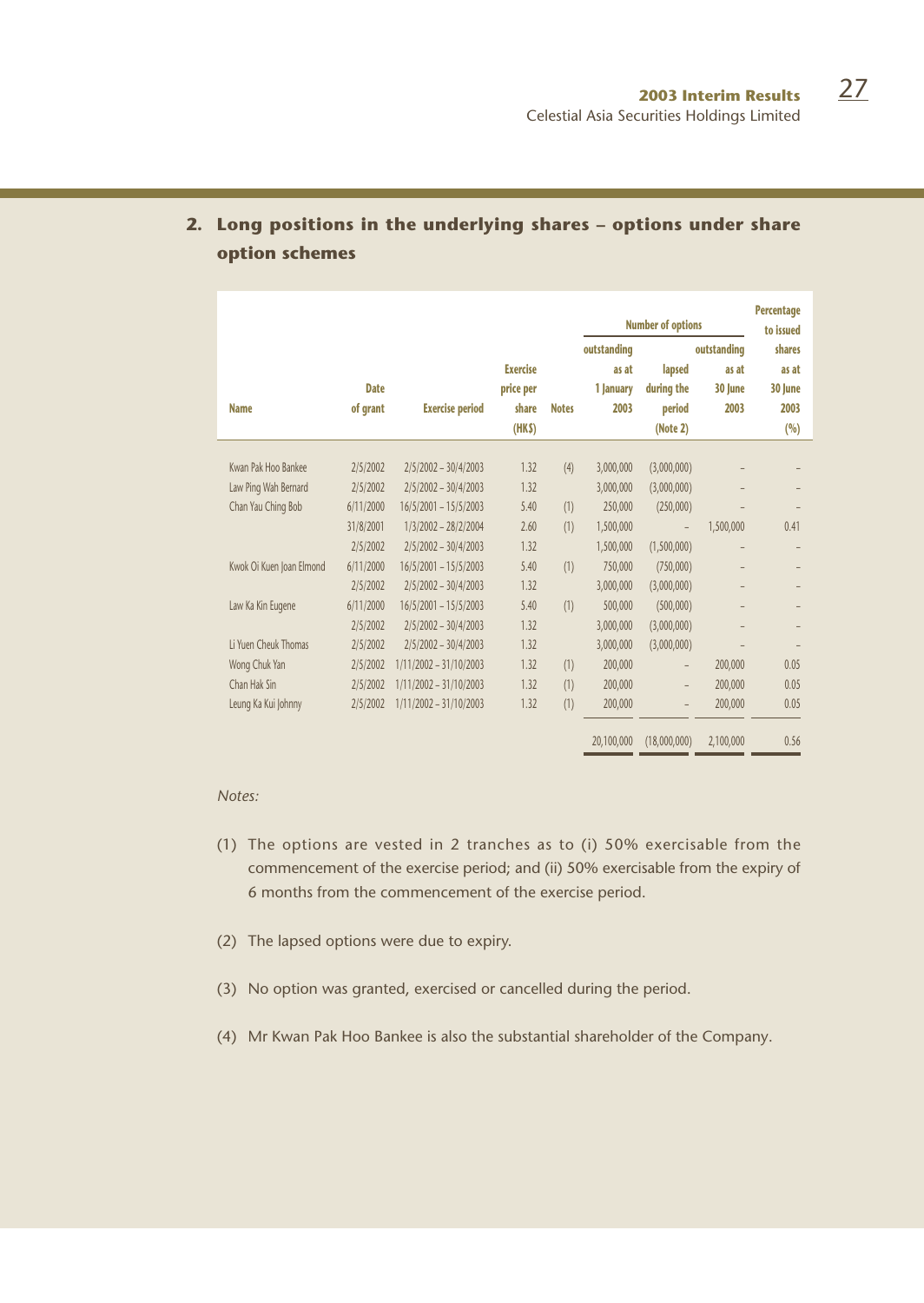#### **B. Associated corporations (within the meaning of SFO)**

## **1. CFSG**

## *(a) Long positions in the shares*

| <b>Name</b>            | <b>Capacity</b>                     | <b>Number of shares</b><br><b>Other interest</b> | <b>Shareholding</b><br>(%) |
|------------------------|-------------------------------------|--------------------------------------------------|----------------------------|
| Kwan Pak Hoo<br>Bankee | Founder of a<br>discretionary trust | 75,463,239*                                      | 60.01                      |

The shares were held by Celestial Investment Group Limited ("CIGL"), a whollyowned subsidiary of the Company. Mr Kwan was deemed to be interested in all these shares as a result of his interests in the Company through Cash Guardian as disclosed in the "Substantial Shareholders" below.

## *(b) Long positions in the underlying shares – options under share option schemes*

| <b>Name</b>          | <b>Date</b><br>of grant | <b>Exercise period</b>  | <b>Exercise</b><br>price<br>per share<br>(HK <sub>5</sub> ) | <b>Notes</b> | <b>Number of</b><br>options<br>outstanding<br>as at<br><b>1 January 2003</b><br>and<br>30 June 2003 | <b>Percentage</b><br>to issued<br>shares<br>as at<br>30 June 2003<br>(%) |
|----------------------|-------------------------|-------------------------|-------------------------------------------------------------|--------------|-----------------------------------------------------------------------------------------------------|--------------------------------------------------------------------------|
| Law Ping Wah Bernard | 26/3/2001               | $1/10/2001 - 30/9/2004$ | 2.20                                                        | (1)          | 1,000,000                                                                                           | 0.80                                                                     |
| Law Ka Kin Eugene    | 26/3/2001               | $1/10/2001 - 30/9/2004$ | 2.20                                                        | (1)          | 1,250,000                                                                                           | 0.99                                                                     |
|                      |                         |                         |                                                             |              | 2,250,000                                                                                           | 1.79                                                                     |

*Notes:*

- (1) The options are vested in 2 tranches as to (i) 50% exercisable from the commencement of the exercise period; and (ii) 50% exercisable from the expiry of 12 months from the commencement of the exercise period.
- (2) No option was granted, exercised or cancelled during the period.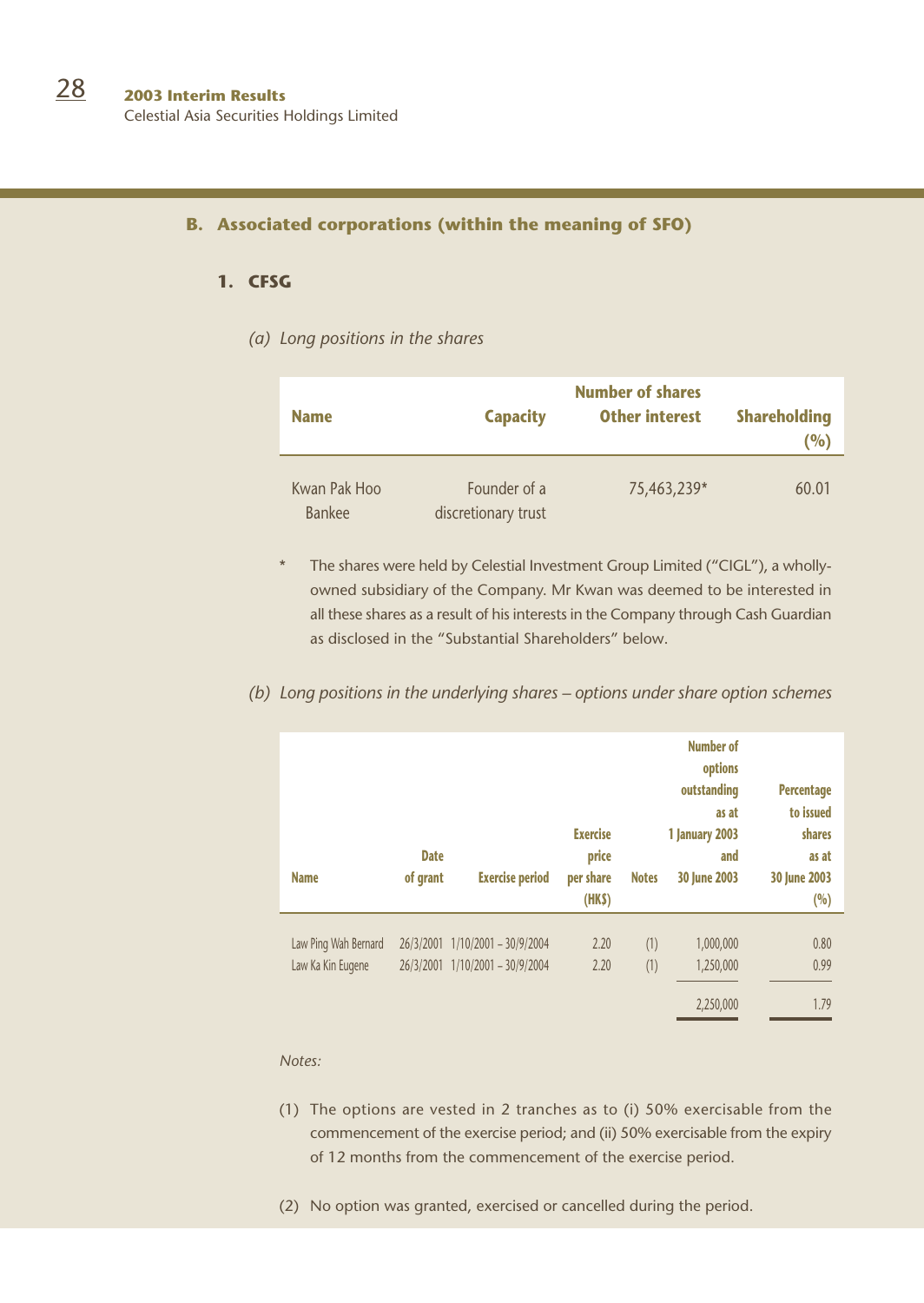#### **2. Pricerite**

*(a) Long positions in the shares*

|                               |                                     | <b>Number of shares</b> |                            |  |  |  |
|-------------------------------|-------------------------------------|-------------------------|----------------------------|--|--|--|
| <b>Name</b>                   | <b>Capacity</b>                     | <b>Other interest</b>   | <b>Shareholding</b><br>(%) |  |  |  |
| Kwan Pak Hoo<br><b>Bankee</b> | Founder of a<br>discretionary trust | 70,971,614*             | 68.35                      |  |  |  |

The shares were held by CIGL and its subsidiaries. Mr Kwan was deemed to be interested in all these shares as a result of his interests in CASH through Cash Guardian as disclosed in the "Substantial Shareholders" below.

*(b) Long positions in the underlying shares – options under share option schemes*

|                          |                         |                        |                                                   |              | <b>Number of options</b>                  |                                                    |                                            | Percentage<br>to issued                 |                                    |
|--------------------------|-------------------------|------------------------|---------------------------------------------------|--------------|-------------------------------------------|----------------------------------------------------|--------------------------------------------|-----------------------------------------|------------------------------------|
| <b>Name</b>              | <b>Date</b><br>of grant | <b>Exercise period</b> | <b>Exercise</b><br>price per<br>share<br>(Note 1) | <b>Notes</b> | outstanding<br>as at<br>1 January<br>2003 | adjusted<br><b>on</b><br>6 May<br>2003<br>(Note 1) | lapsed<br>during the<br>period<br>(Note 2) | outstanding<br>as at<br>30 June<br>2003 | shares<br>as at<br>30 June<br>2003 |
|                          |                         |                        | (HKS)                                             |              |                                           |                                                    |                                            |                                         | (%)                                |
| Kwan Pak Hoo Bankee      | 17/1/2002               | 1/2/2002 - 31/1/2004   | 4.20                                              | (4)          | 20,000,000                                | (19,000,000)                                       | $\overline{a}$                             | 1,000,000                               | 0.96                               |
| Law Ping Wah Bernard     | 12/6/2001               | 16/6/2001 - 15/6/2003  | 4.20                                              |              | 7.200.000                                 | (6,840,000)                                        | (360,000)                                  |                                         |                                    |
|                          | 17/1/2002               | 1/2/2002 - 31/1/2004   | 4.20                                              |              | 13,000,000                                | (12,350,000)                                       | $\overline{a}$                             | 650,000                                 | 0.63                               |
| Kwok Oi Kuen Joan Elmond | 17/1/2002               | 1/2/2002 - 31/1/2004   | 4.20                                              |              | 20,000,000                                | (19,000,000)                                       | (1,000,000)                                |                                         |                                    |
| Li Yuen Cheuk Thomas     | 12/6/2001               | 16/6/2001 - 15/6/2003  | 4.20                                              |              | 14,400,000                                | (13.680.000)                                       | (720,000)                                  |                                         |                                    |
|                          | 17/1/2002               | 1/2/2002 - 31/1/2004   | 4.20                                              |              | 6.000.000                                 | (5,700,000)                                        | $\overline{\phantom{a}}$                   | 300,000                                 | 0.29                               |
|                          |                         |                        |                                                   |              |                                           |                                                    |                                            |                                         |                                    |
|                          |                         |                        |                                                   |              | 80,600,000                                | (76, 570, 000)                                     | (2,080,000)                                | 1,950,000                               | 1.88                               |

#### *Notes:*

- (1) The number and the exercise price of options which remained outstanding on 6 May 2003 have been adjusted due to share consolidation of Pricerite for 20 shares into 1 share with effect from the close of business on 6 May 2003.
- (2) The lapsed options were due to expiry or cessation of employment of participants with the Group.
- (3) No option was granted, exercised or cancelled during the period.
- (4) Mr Kwan Pak Hoo Bankee is also a substantial shareholder of the Company.

Save as disclosed above, as at 30 June 2003, none of the Directors, chief executive or their associates had any personal, family, corporate or other beneficial interests or short positions in the shares, underlying shares or debentures of the Company or any of its associated corporations (within the meaning of Part XV of the SFO).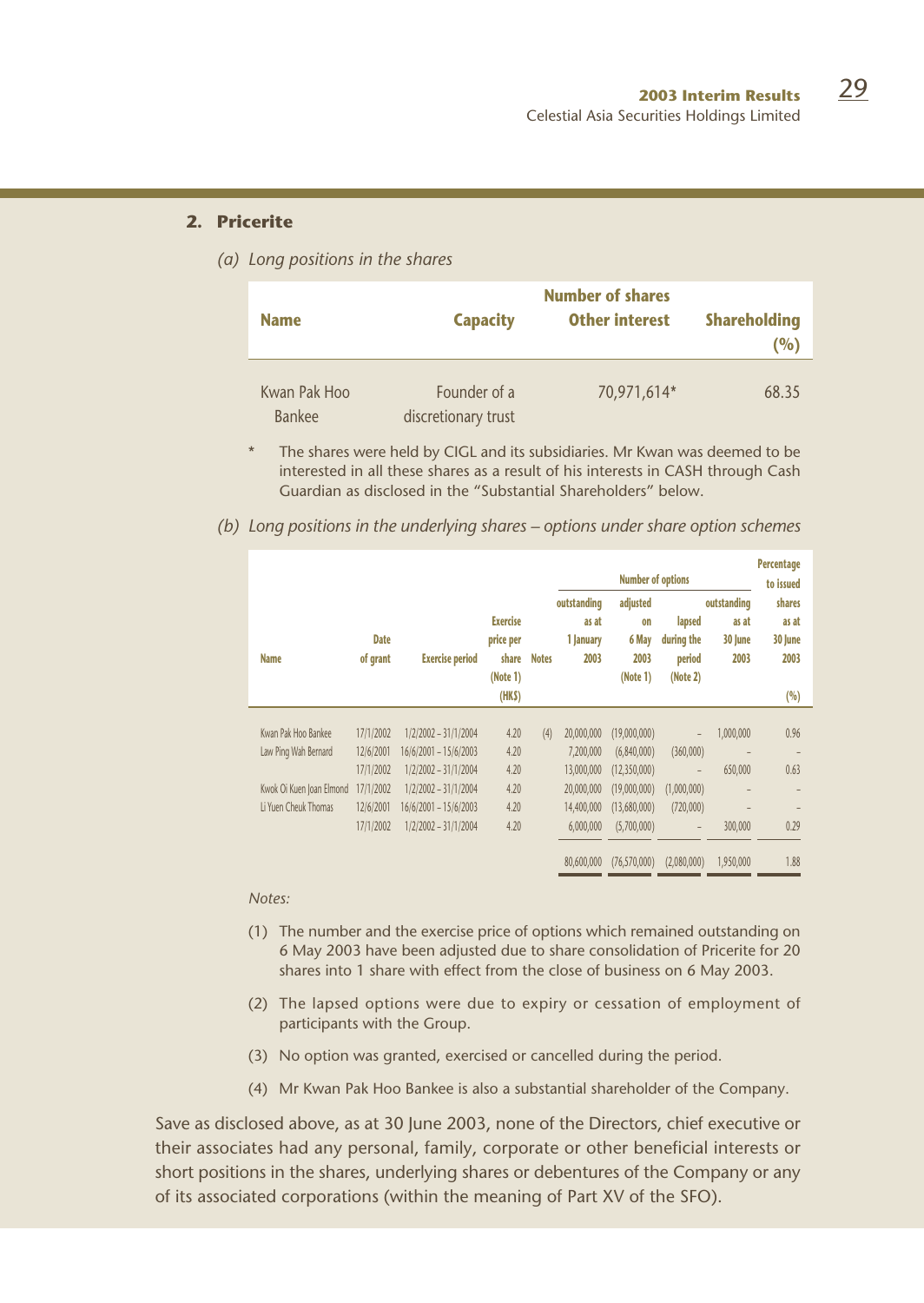# **SHARE OPTION SCHEMES**

#### **The Company**

Details of share options to subscribe for shares in the Company granted to participants under the share option schemes of the Company during the six months ended 30 June 2003 were as follows:

|                         |                                             |                          |              |                                           | <b>Number of options</b>                   |                                         |
|-------------------------|---------------------------------------------|--------------------------|--------------|-------------------------------------------|--------------------------------------------|-----------------------------------------|
| <b>Date</b><br>of grant | <b>Exercise price</b><br>per share<br>(HKS) | <b>Exercise period</b>   | <b>Notes</b> | outstanding<br>as at<br>1 January<br>2003 | lapsed<br>during<br>the period<br>(Note 4) | outstanding<br>as at<br>30 June<br>2003 |
| <b>Directors</b>        |                                             |                          |              |                                           |                                            |                                         |
| 6/11/2000               | 5.40                                        | $16/5/2001 - 15/5/2003$  | (1)          | 1,500,000                                 | (1,500,000)                                |                                         |
| 31/8/2001               | 2.60                                        | 1/3/2002 - 28/2/2004     | (1)          | 1,500,000                                 |                                            | 1,500,000                               |
| 2/5/2002                | 1.32                                        | 2/5/2002 - 30/4/2003     | (1)          | 16,500,000                                | (16,500,000)                               |                                         |
| 2/5/2002                | 1.32                                        | $1/11/2002 - 31/10/2003$ | (1)          | 600.000                                   |                                            | 600,000                                 |
|                         |                                             |                          |              | 20,100,000                                | (18,000,000)                               | 2,100,000                               |
| <b>Employees</b>        |                                             |                          |              |                                           |                                            |                                         |
| 10/1/2000               | 16.00                                       | 10/1/2001 - 9/1/2003     |              | 500,000                                   | (500,000)                                  |                                         |
| 28/7/2000               | 9.80                                        | 1/2/2001 - 31/1/2003     | (3)          | 50,000                                    | (50,000)                                   |                                         |
| 6/11/2000               | 5.40                                        | $16/5/2001 - 15/5/2003$  | (2)          | 1,000,000                                 | (1,000,000)                                |                                         |
| 6/11/2000               | 5.40                                        | $16/5/2001 - 15/5/2003$  | (3)          | 300,000                                   | (300,000)                                  |                                         |
| 2/2/2001                | 4.80                                        | 16/8/2001 - 15/8/2003    | (3)          | 300,000                                   |                                            | 300,000                                 |
| 31/8/2001               | 2.60                                        | 1/3/2002 - 28/2/2004     | (2)          | 3,000,000                                 |                                            | 3,000,000                               |
| 2/5/2002                | 1.32                                        | $2/5/2002 - 30/4/2003$   |              | 3,000,000                                 | (3,000,000)                                |                                         |
| 2/5/2002                | 1.32                                        | $1/11/2002 - 31/10/2003$ | (2)          | 2.000.000                                 | (100,000)                                  | 1,900,000                               |
|                         |                                             |                          |              | 10.150.000                                | (4,950,000)                                | 5,200,000                               |
|                         |                                             |                          |              | 30,250,000                                | (22,950,000)                               | 7,300,000                               |

*Notes:*

- (1) Details of the options granted to the Directors are set out in the section headed "Directors' Interests in Securities".
- (2) The options are vested in 2 tranches as to (i) 50% exercisable from the commencement of the exercise period; and (ii) 50% exercisable from the expiry of 6 months from the commencement of the exercise period.
- (3) The options are vested in 4 tranches as to (i) 25% exercisable from the commencement of the exercise period; (ii) 25% exercisable from the expiry of 6 months from the commencement of the exercise period; (ii) 25% exercisable from the expiry of 12 months from the commencement of the exercise period; and (ii) 25% exercisable from the expiry of 18 months from the commencement of the exercise period.
- (4) The lapsed options were due to expiry or cessation of employment of participants with the Group.
- (5) No option was granted, exercised or cancelled during the period.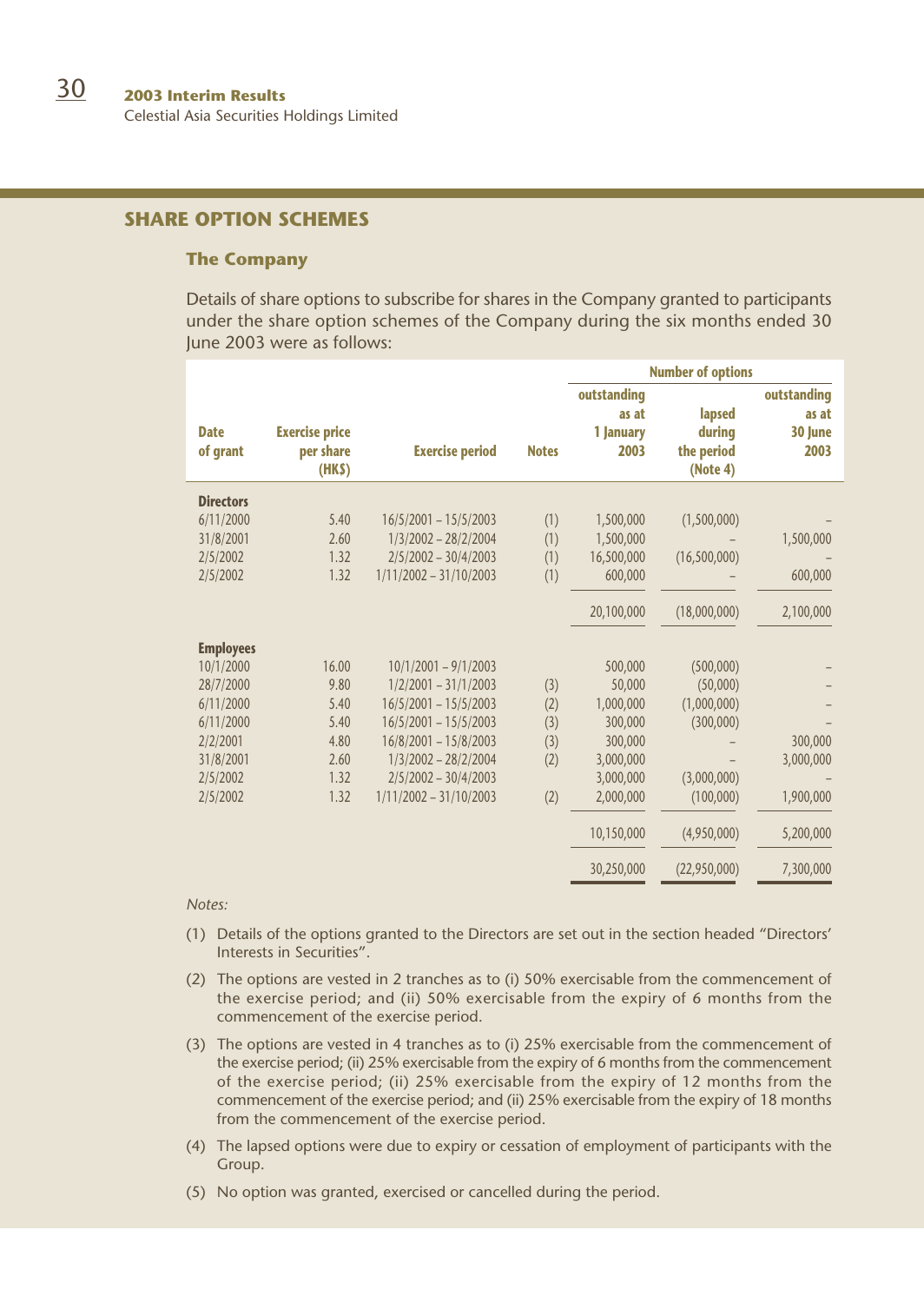# **The subsidiaries**

Details of share options to subscribe for shares in CFSG and Pricerite granted to participants under the share option schemes of CFSG and Pricerite respectively during the six months ended 30 June 2003 were as follows:

|                         |                                                |                                |              |                                           | <b>Number of options</b>                   |                                         |  |
|-------------------------|------------------------------------------------|--------------------------------|--------------|-------------------------------------------|--------------------------------------------|-----------------------------------------|--|
| <b>Date</b><br>of grant | <b>Exercise</b><br>price per<br>share<br>(HKS) | <b>Exercise period</b>         | <b>Notes</b> | outstanding<br>as at<br>1 January<br>2003 | lapsed<br>during the<br>period<br>(Note 3) | outstanding<br>as at<br>30 June<br>2003 |  |
|                         |                                                |                                |              |                                           |                                            |                                         |  |
| <b>Directors</b>        |                                                |                                |              |                                           |                                            |                                         |  |
| 26/3/2001               |                                                | $2.20$ $1/10/2001 - 30/9/2004$ | (1)          | 2,250,000                                 |                                            | 2,250,000                               |  |
|                         |                                                |                                |              | 2,250,000                                 |                                            | 2,250,000                               |  |
|                         |                                                |                                |              |                                           |                                            |                                         |  |
| <b>Employees</b>        |                                                |                                |              |                                           |                                            |                                         |  |
| 26/3/2001               |                                                | $2.20$ $1/10/2001 - 30/9/2004$ | (2)          | 2,750,000                                 |                                            | 2,750,000                               |  |
| 27/3/2001               |                                                | $2.20$ $1/10/2001 - 30/9/2004$ | (2)          | 645,000                                   | (225,000)                                  | 420,000                                 |  |
|                         |                                                |                                |              | 3,395,000                                 | (225,000)                                  | 3,170,000                               |  |
|                         |                                                |                                |              | 5,645,000                                 | (225,000)                                  | 5,420,000                               |  |

# **1. CFSG**

*Notes:*

- (1) Details of the options granted to the Directors are set out in the section headed "Directors' Interests in Securities".
- (2) The options are vested in 2 tranches as to (i) 50% exercisable from the commencement of the exercise period; and (ii) 50% exercisable from the expiry of 12 months from the commencement of the exercise period.
- (3) The lapsed options were due to cessation of employment of participants with the Group.

(4) No option was granted, exercised or cancelled during the period.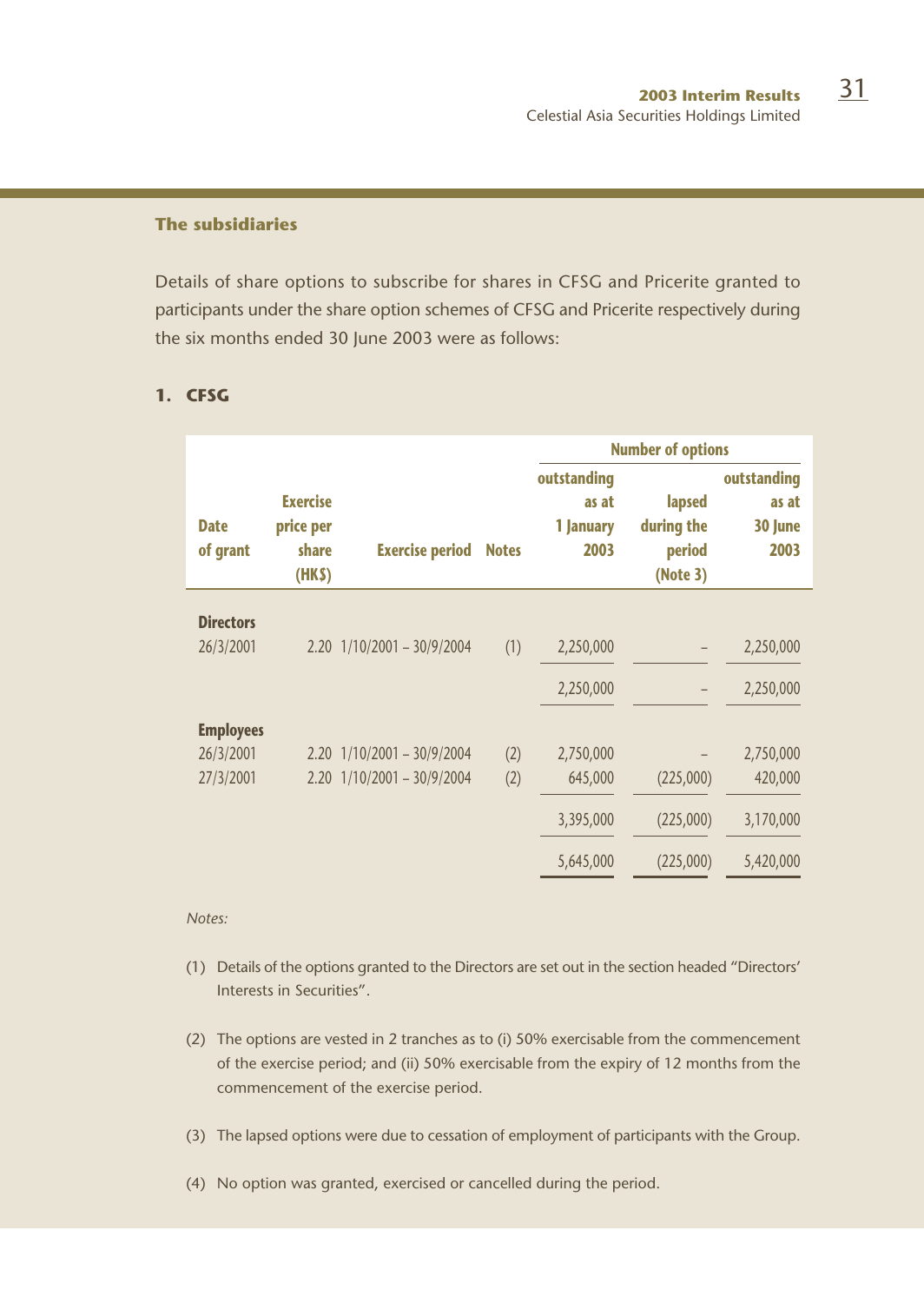Celestial Asia Securities Holdings Limited

# **2. Pricerite**

|                         |                                                            |                         |              | <b>Number of options</b>                  |                                          |                                            |                                         |
|-------------------------|------------------------------------------------------------|-------------------------|--------------|-------------------------------------------|------------------------------------------|--------------------------------------------|-----------------------------------------|
| <b>Date</b><br>of grant | <b>Exercise</b><br>price per<br>share<br>(Note 2)<br>(HKS) | <b>Exercise period</b>  | <b>Notes</b> | outstanding<br>as at<br>1 January<br>2003 | adjusted on<br>6 May<br>2003<br>(Note 2) | lapsed<br>during the<br>period<br>(Note 4) | outstanding<br>as at<br>30 June<br>2003 |
|                         |                                                            |                         |              |                                           |                                          |                                            |                                         |
| <b>Directors</b>        |                                                            |                         |              |                                           |                                          |                                            |                                         |
| 12/6/2001               | 4.20                                                       | $16/6/2001 - 15/6/2003$ | (1)          | 21,600,000                                | (20, 520, 000)                           | (1,080,000)                                |                                         |
| 17/1/2002               | 4.20                                                       | $1/2/2002 - 31/1/2004$  | (1)          | 59,000,000                                | (56,050,000)                             | (1,000,000)                                | 1,950,000                               |
|                         |                                                            |                         |              | 80,600,000                                | (76, 570, 000)                           | (2,080,000)                                | 1,950,000                               |
| <b>Employees</b>        |                                                            |                         |              |                                           |                                          |                                            |                                         |
| 12/6/2000               | 6.40                                                       | 13/6/2000 - 12/6/2003   | (3)          | 3,519,000                                 | (3,035,250)                              | (483, 750)                                 |                                         |
| 17/1/2002               | 4.20                                                       | $1/2/2002 - 31/1/2004$  |              | 42,500,000                                | (38,000,000)                             | (2,500,000)                                | 2,000,000                               |
|                         |                                                            |                         |              | 46,019,000                                | (41, 035, 250)                           | (2,983,750)                                | 2,000,000                               |
|                         |                                                            |                         |              | 126,619,000                               | (117, 605, 250)                          | (5,063,750)                                | 3,950,000                               |

#### *Notes:*

- (1) Details of the options granted to the Directors are set out in the section headed "Directors' Interests in Securities".
- (2) The number and the exercise price of options which remained outstanding on 6 May 2003 have been adjusted due to share consolidation of Pricerite for 20 shares into 1 share with effect from the close of business on 6 May 2003.
- (3) The options are vested in 3 tranches as to (i) 1/3 exercisable from the commencement of the exercise period; (ii) 1/3 exercisable from the expiry of 12 months from the commencement of the exercise period; and (iii) 1/3 exercisable from the expiry of 24 months from the commencement of the exercise period.
- (4) The lapsed options were due to expiry or cessation of employment of participants with the Group.
- (5) No option was granted, exercised or cancelled during the period.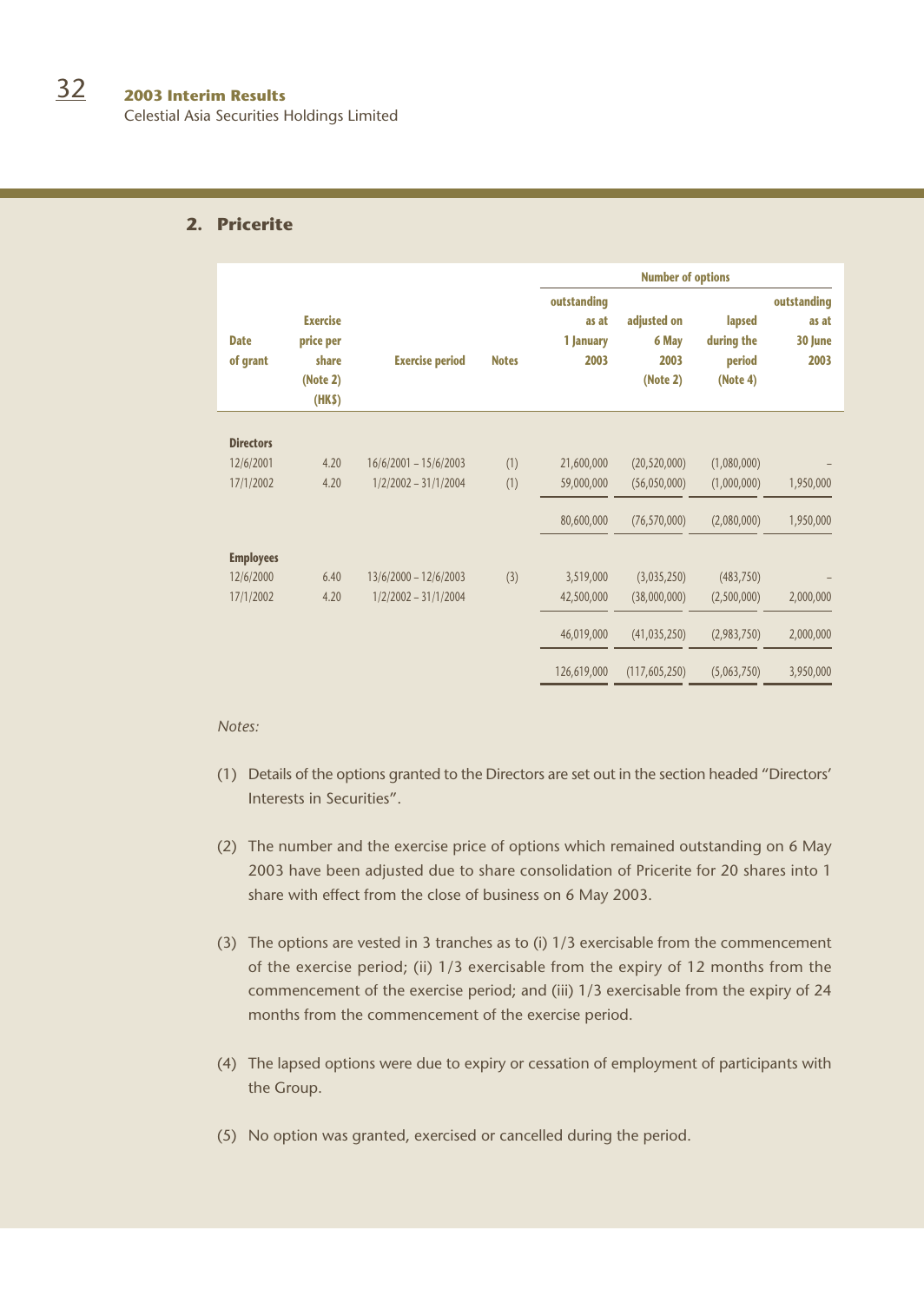# **SUBSTANTIAL SHAREHOLDERS**

As at 30 June 2003, the persons/companies, other than a Director or chief executive of the Company, who had notified the Company of the interests or short positions in the shares and underlying shares of the Company as recorded in the register required to be kept under Section 336 of the SFO were as follows:

| <b>Name</b>            | <b>Capacity</b>                      | <b>Number of</b><br>shares | <b>Shareholding</b><br>(%) |
|------------------------|--------------------------------------|----------------------------|----------------------------|
| Jeffnet Inc (Note 1)   | Trustee of a discretionary trust     | 156,952,376                | 42.94                      |
| Cash Guardian (Note 1) | Interest in a controlled corporation | 156,952,376                | 42.94                      |
| Lin Che Chu (Note 2)   | Interest in a controlled corporation | 24,630,000                 | 6.74                       |

*Notes:*

- (1) This refers to the same number of shares held by Cash Guardian (which is 100% beneficially owned by Jeffnet Inc ("Jeffnet")). Jeffnet held these shares as trustee of The Jeffnet Unit Trust, units of which were held by a discretionary trust established for the benefit of the family members of Mr Kwan Pak Hoo Bankee. Pursuant to SFO, Mr Kwan and Jeffnet were deemed to be interested in the shares held by Cash Guardian. The above interest has already been disclosed as other interest of Mr Kwan in the section headed "Directors' interests in securities" above.
- (2) The shares were held by Mr Lin Che Chu as to 4,900,000 shares personally and as to 19,730,000 shares by two limited companies 100% beneficially owned by Mr Lin. Pursuant to the SFO, Mr Lin was deemed to be interested in all the shares held by the said two limited companies.

Save as disclosed above, as at 30 June 2003, no other parties were recorded in the register required by the SFO to be kept as having an interest of 5% or more of the issued share capital of the Company.